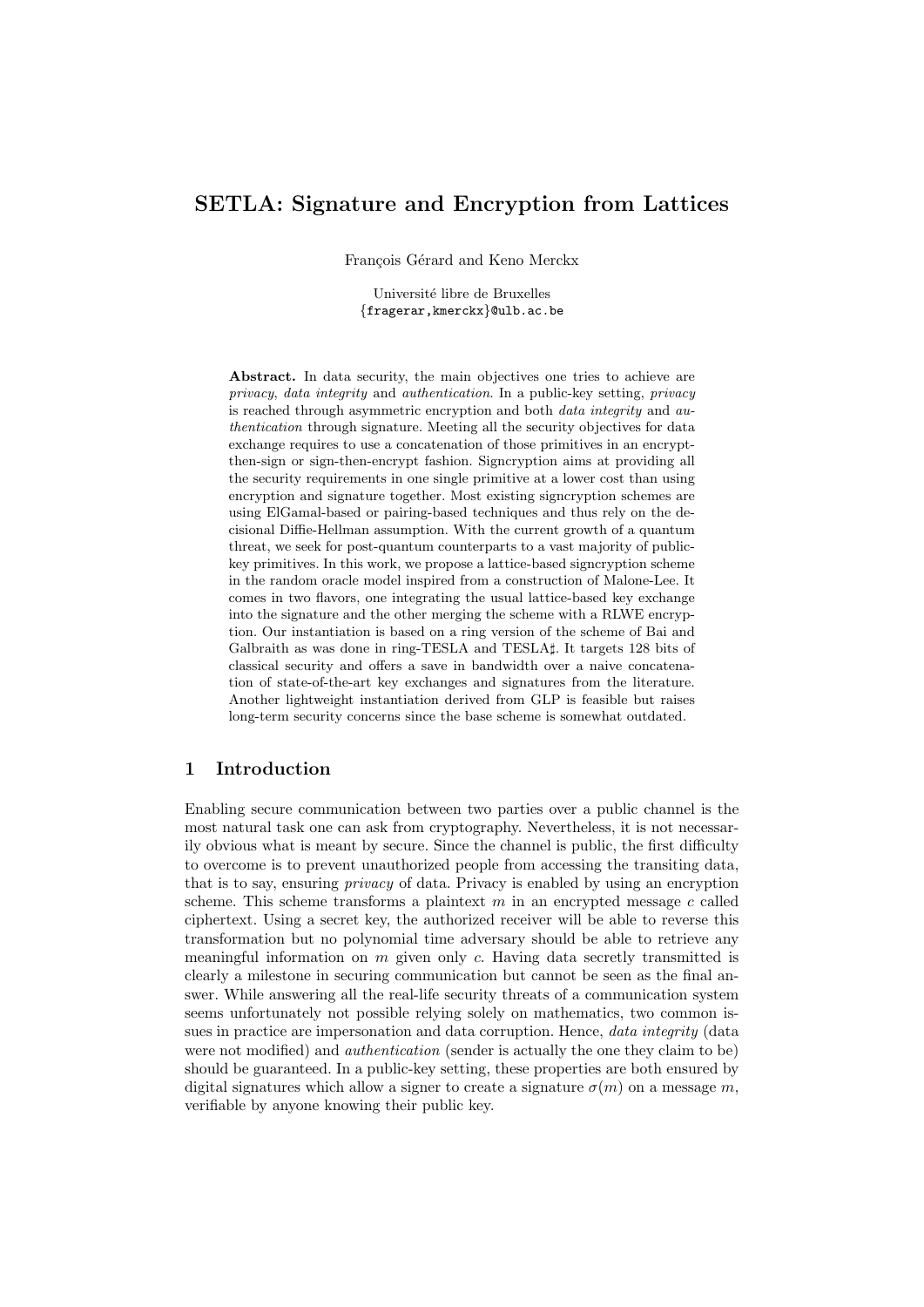Those cryptographic primitives have been developed somewhat independently and can be used separately, depending on the context. If the adversary is passive, i.e they can only read the channel but not write on it, encryption can be enough. If the secrecy of the message is not important, signing can be enough. Yet, in a situation in which an active adversary is present during a sensitive communication, privacy, data integrity and *authentication* must all be guaranteed at the same time. It is clearly possible to use encryption and signature together but it implies accepting the overhead of using two building blocks and forces a careful security analysis since concatenating two cryptographic primitives in a naive way can be dangerous. In private-key cryptography, a lot of effort has been put toward the development of authenticated encryption schemes. The idea is to merge a symmetric encryption scheme with a message authentication code in a single block providing all the security properties listed above. This work gave rise to a dedicated workshop (DIAC) and a (currently ongoing) competition to establish a portfolio called CAESAR.

On the public-key side, the equivalent primitive is called *signcryption*. The goal of a signcryption scheme is to provide the security properties of both encryption and signature at a lower cost than concatenating them. The (academic) story started at CRYPTO in 1997 with the original paper of Zheng [\[34\]](#page-18-0). In this work, the author used a clever combination of ElGamal encryption and signature to create an efficient scheme leading a line of research aiming at formalizing, studying security and enhancing signcryption [\[15\]](#page-17-0).

Unfortunately, the techniques used were based on the Diffie-Hellman (or RSA) assumption and their security would be compromised in case of the emergence of a large quantum computing power. Now, even though it is not clear when or even if a large enough quantum computer will be built, the importance of ensuring the security of communication in today's world is so critical that no risks can be taken and cryptography should be able to answer at the right moment. Designing and analyzing new cryptosystems takes time and trust can only be developed in the long run when the research community has put a huge amount of effort over the years to break it. Furthermore, the quantum threat could also be already present now if an adversary is currently recording long-term confidential encrypted data in order to decrypt it in the future. For those reasons, the post-quantum community is trying to push, as soon as possible, for development, both on theoretical and practical side, of quantum-resistant cryptography.

Our contribution. In this paper, we introduce a construction of a signcryption scheme in the Fiat-Shamir with aborts framework of Lyubashevsky based on the signature of Bai and Galbraith [\[7\]](#page-17-1). It is inspired from a Schnorr-like variant of the original work of Zheng [\[34\]](#page-18-0) proposed by Malone-Lee [\[28\]](#page-18-1). We provide two versions of the scheme, both relying on the concept of sharing a key while signing and forwarding a symmetric encryption of the message under this key. The first one uses a usual lattice-based key exchange while the second one encrypts the key in a KEM fashion. Those two flavors of the scheme provide a tradeoff between efficiency and storage. The key exchange version is slower but uses less memory/bandwidth. We also provide a concrete instantiation with parameters chosen according to the methodology of [\[7\]](#page-17-1) enabling correctness of the scheme and compares the gains of using this specific scheme instead of a naive concatenation of signature and key exchange.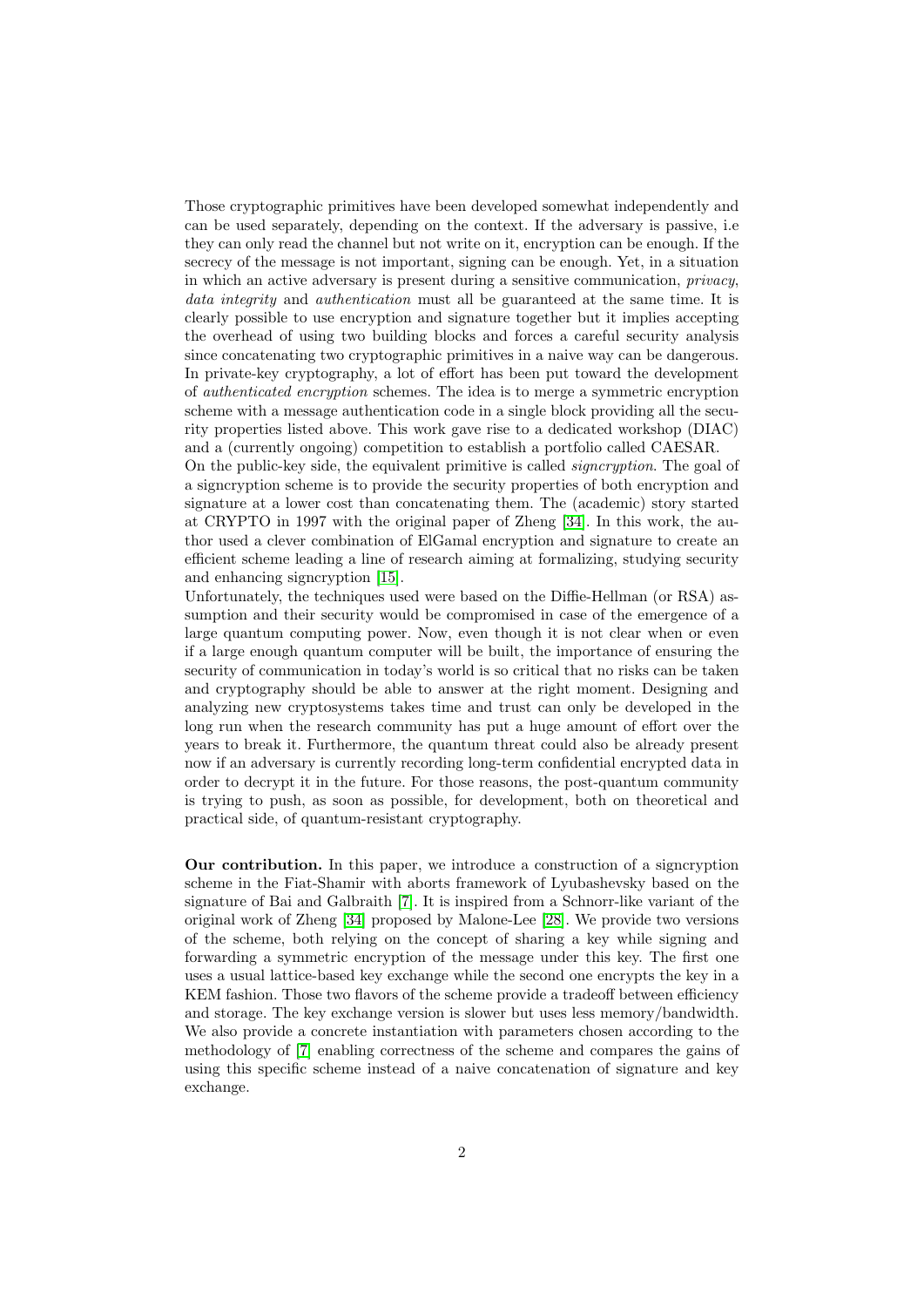**Previous work.** Signcryption has not been extensively studied in the post-quantum world yet. Some works on lattice-based schemes exist [\[22,](#page-18-2)[33](#page-18-3)[,24,](#page-18-4)[32\]](#page-18-5), however, they are all based on trapdoors and do not provide concrete practical instantiations. Our work is, to our knowledge, the first one studying signcryption using the Fiat-Shamir with aborts technique on lattices. We call the scheme SETLA (Signature and EncrypTion from LAttices) as a tribute to the TESLA family of signatures and to facilitate references to it in the text.

Organization of the paper. Section [2](#page-2-0) formalizes signcryption and recalls basic tools needed in the construction. Section [3](#page-6-0) presents the two versions of SETLA and points out their differences. Section [4](#page-11-0) and [5](#page-13-0) argue the security, correctness and efficiency of the schemes and section [6](#page-16-0) concludes.

# <span id="page-2-0"></span>2 Preliminaries

#### 2.1 Notations

Let us first explain which notations will be used through the paper. For the sake of simplicity and readability, they are similar to what is commonly used in the recent literature on the topic. We write polynomials with bold lower cases, e.g.  $\mathbf{a} \in \mathbb{Z}[X]$ . When a value v is sampled from a distribution  $\chi$ , we use the notation  $v \leftarrow \chi$ . This notation is extended in a natural way to polynomials (of a given degree),  $\mathbf{v} \leftarrow \chi$  means that the coefficients of **v** are all sampled independently from  $\chi$ . The uniform distribution over a set S is written  $\mathcal{U}(S)$ . We use  $v \leftarrow S$  as a shorthand for  $v \leftarrow \mathcal{U}(S)$ . For an odd q, we use the representative in  $\left\lceil \frac{-(q-1)}{2} \right\rceil$  $\left[\frac{q-1}{2}, \frac{q-1}{2}\right]$  to identify cosets of  $\mathbb{Z}_q$ . We use the notation  $\lfloor x \rceil_d = (x - [x]_{2^d})/2^d$  with  $[x]_{2^d}$  the integer in  $(-2^{d-1}, 2^{d-1}]$  congruent to x modulo  $2^d$  to denote the d-bit modular rounding of x and also extend it to vectors.

### 2.2 Signcryption

A signcryption scheme is a cryptographic primitive aiming to act at the same time as encryption and signature on some data. The usual situation is that of a sender (a.k.a Alice) willing to send a message  $m$  to a receiver (a.k.a Bob) while ensuring at the same time privacy, integrity and authentication. It is the public-key analog of authenticated encryption.

**Definition 1.** Formally, a signcryption scheme with message space  $\mathcal{M}$  and signcryptext space C is a tuple  $\Gamma_{\mathcal{M} C} =$  (ParamGen, KeyGenSender, KeyGenReceiver, Signcrypt, Unsigncrypt) composed of the five following algorithms:

- ParamGen( $\lambda$ ): a randomized algorithm taking as input the security parameter  $\lambda$  and outputting the parameters params of the system. We consider params as an implicit input of all the algorithms.
- KeyGenSender(): a randomized algorithm generating a key pair  $(s k_a, p k_a)$  for the sender (Alice). We will call  $sk_a$  the secret signing key and  $pk_a$  the public verification key.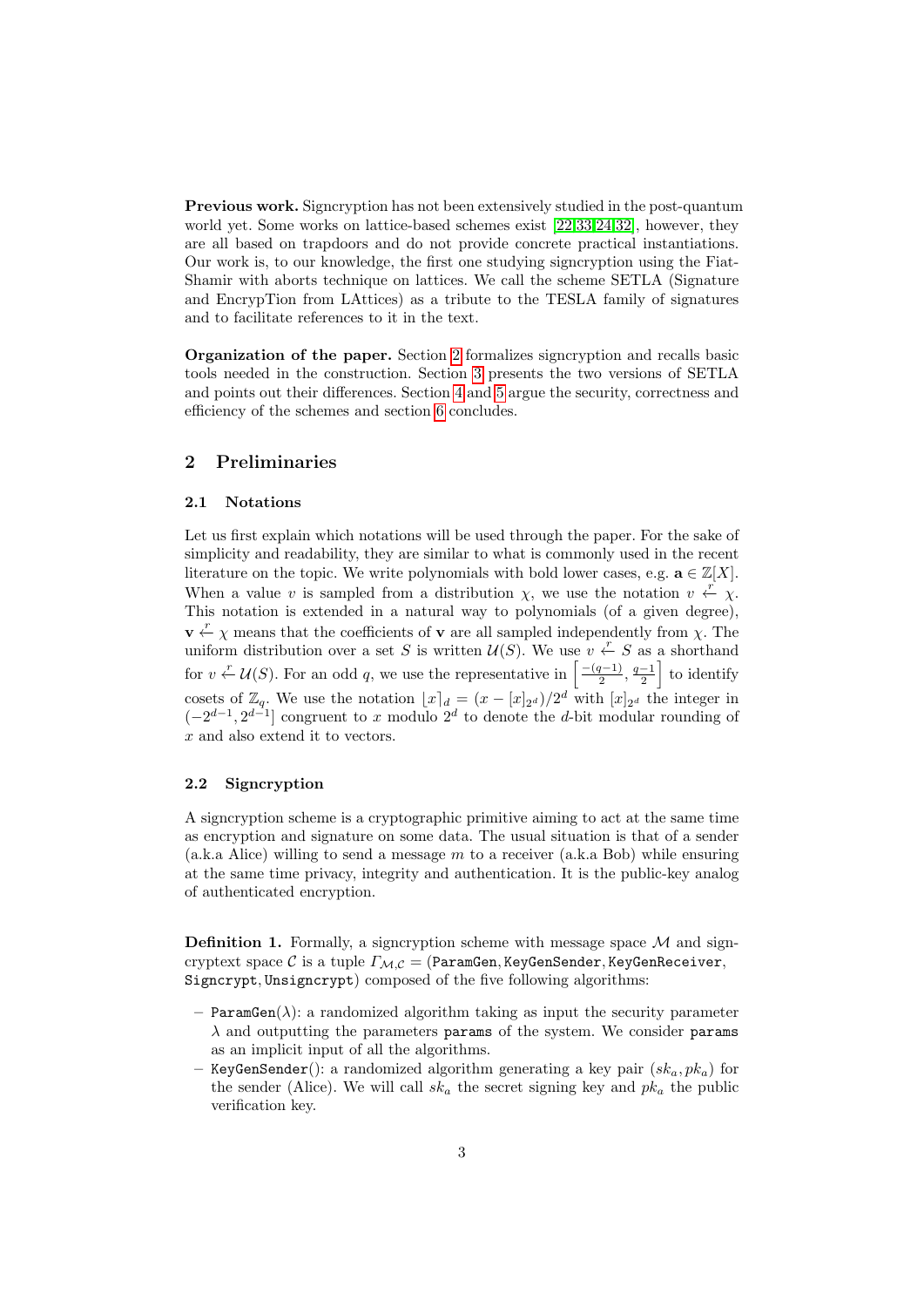- KeyGenReceiver(): a randomized algorithm generating a key pair  $(s k_b, p k_b)$  for the receiver (Bob). We will call  $sk_b$  the secret decryption key and  $pk_b$  the public encryption key.
- Signcrypt $(sk_a, pk_b, m$ : a randomized algorithm taking as input Alice's secret signing key  $sk_a$ , Bob's public encryption key  $pk_b$ , a message  $m \in \mathcal{M}$  and outputting a signcryptext  $C \in \mathcal{C}$ .
- Unsigncrypt $(pk_a, sk_b, C)$ : a deterministic algorithm taking as input Alice's public verification key  $pk_a$ . Bob's secret decryption key  $sk_b$ , a signcryptext  $C \in \mathcal{C}$  and outputting a either a message  $m \in \mathcal{M}$  if the signcryptext is valid or a failure symbol ⊥.

It should be noted that, for efficiency and simplicity reasons, the two key generation algorithms can be merged in a single KeyGen algorithm outputting a key pair  $(s, k, pk)$  in which sk act simultaneously as decryption and signing key and pk as verification and encryption key.

Non-repudiation. There is no settled answer to the question of non-repudiation for a signcryption scheme. Indeed, since we want privacy of the message, it is not clear if a public verification mechanism is required. But if Alice can later repudiate the message in front of a judge, can we really call it a signature? The consensus is to set up a mechanism allowing Bob to generate a signature from the signcryptext at the price of revealing the message. Hence, if at some point Alice tries to be dishonest, he can create a publicly verifiable signature and present it to the judge. Hence, we extend the signcryption scheme with two optional algorithms:

- SignExtract( $pk_a, sk_b, C$ ): a deterministic algorithm taking the same inputs as Unsigncrypt and outputting a publicly verifiable signature  $\sigma(m)$ .
- PublicVerif( $pk_a$ ,  $\sigma(m)$ ): a deterministic algorithm taking as input the parameters of the system, the public key of Alice and a signature on  $m$  and outputting 1 if  $\sigma(m)$  is a valid signature on m, 0 otherwise.

In practice, the SignExtract algorithm can be merged with Unsigncrypt to output at the same time m together with its signature  $\sigma(m)$ .

### 2.3 Ring Learning with Errors and Decisional Compact Knapsack

The ring learning with errors (RLWE) [\[27\]](#page-18-6) problem is a variant of the learning with errors problem offering higher efficiency, both in memory and computing power at the price of a globally less understood security. It is parametrized by a positive integer q, an irreducible polynomial  $p(X)$  of degree n defining the polynomial ring  $\mathcal{R} = \mathbb{Z}[X]/\langle p(X) \rangle$  together with its "mod q version"  $\mathcal{R}_q = \mathcal{R}/q\mathcal{R}$  and a narrow error distribution  $\chi$  of zero mean over  $\mathbb{Z}$ . To enable efficient computation, we take the usual well-known ring  $\mathcal{R}_q = \mathbb{Z}_q[X]/\langle X^n + 1 \rangle$  with  $q \equiv 1 \mod 2n$ . Through the paper, elements in  $\mathcal{R}_q$  will be seen alternatively as polynomials or vectors in  $\mathbb{Z}_q$  together with negacyclic convolution as multiplication. It should be clear from context which view we use. To denote the set of elements with coefficients in the range  $[-B, B]$  we write  $\mathcal{R}_{q, [B]}$ . We define the following problems, all believed to be hard, even for an adversary in possession of a large-scale quantum computer:

**Definition 2.** (*Search-RLWE*) for a secret  $\mathcal{R}_q$  and a (polynomially bounded) number of samples  $\mathbf{a}_i \cdot \mathbf{s} + \mathbf{e}_i \in \mathcal{R}_q$  with  $\mathbf{a}_i \stackrel{r}{\leftarrow} \mathcal{R}_q$  and  $\mathbf{e}_i \in \mathcal{R}$  with coefficients sampled from  $\chi$ , find **s**.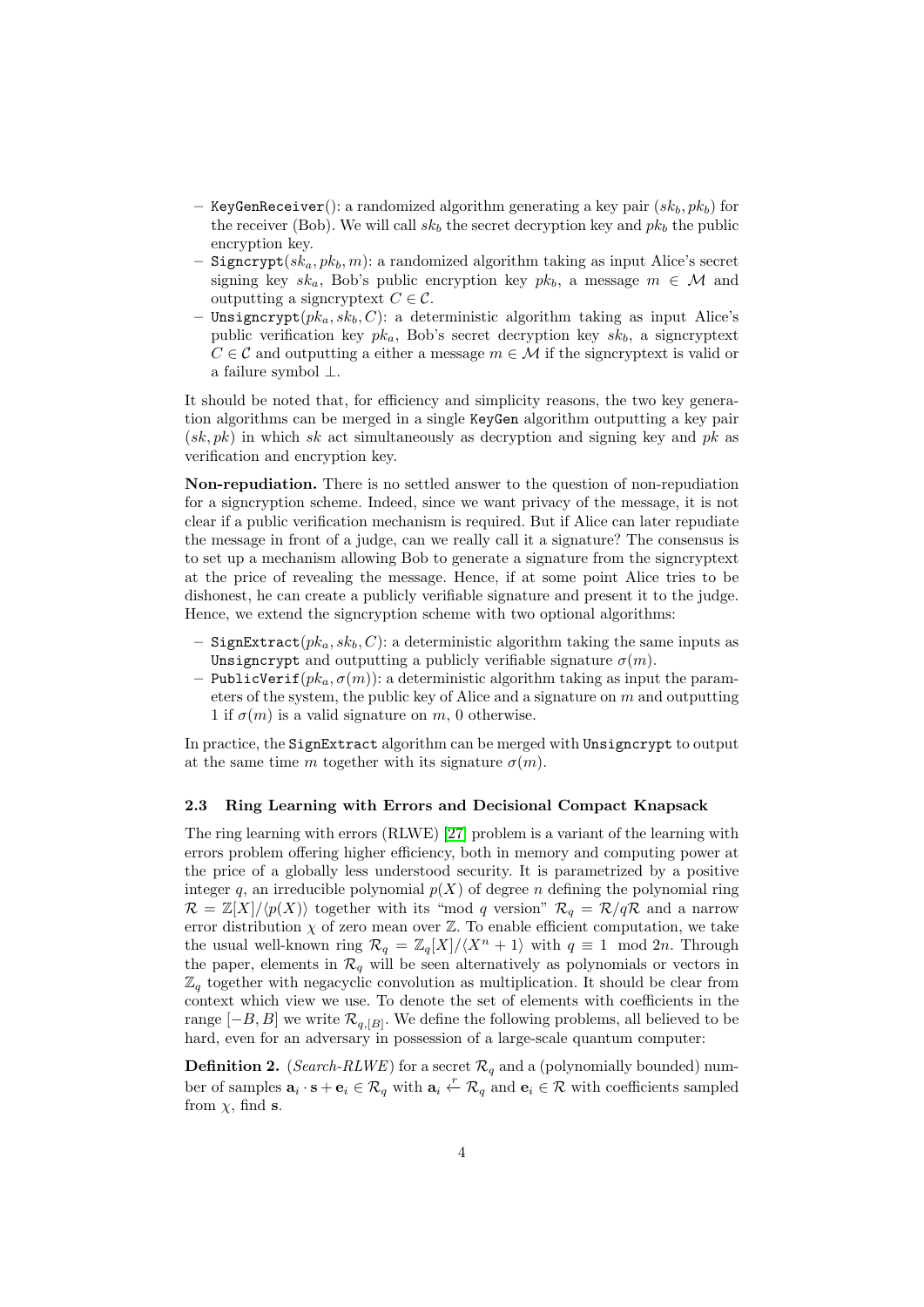**Definition 3.** (*Decisional-RLWE*) for a secret  $\mathbf{s} \in \mathcal{R}_q$  and a (polynomially bounded) number of samples  $\mathbf{t}_i = \mathbf{a}_i \cdot \mathbf{s} + \mathbf{e}_i \in \mathcal{R}_q$  with  $\mathbf{a}_i$  and  $\mathbf{e}_i$  sampled as above, distinguish, with non-negligible probability, the distribution of the  $\mathbf{t}_i$  from  $\mathcal{U}(\mathcal{R}_q)$ 

**Definition 4.** (*Decisional Compact Knapsack*) In [\[19\]](#page-17-2), the authors use a small parameters version of decisional RLWE called the decisional Compact Knapsack problem (DCK). In that version, the secret and error distributions are  $\mathcal{U}\left\{\{-1,0,1\}\right\}$ which means that the adversary receives tuples of the form  $(a, a \cdot s + e)$  with  $\mathbf{a} \leftarrow \mathcal{R}_q$  and  $(\mathbf{s}, \mathbf{e}) \leftarrow (\mathcal{R}_{q, [1]} \times \mathcal{R}_{q, [1]}),$  and must distinguish them from samples from  $\mathcal{U}(\mathcal{R}_q \times \mathcal{R}_q)$ . One can also naturally define the corresponding search problem.

### 2.4 RLWE Encryption

It is possible to construct an ElGamal-like CPA-secure encryption from RLWE. This ideal lattices version has been studied in the literature under the name RLWE encryption [\[27,](#page-18-6)[14,](#page-17-3)[31](#page-18-7)[,23\]](#page-18-8) and can be found in Figure [1.](#page-4-0) This scheme is really similar

Decryption key:  $\mathbf{s} \stackrel{r}{\leftarrow} \chi$ Encryption key:  $\mathbf{pk} = \mathbf{a} \cdot \mathbf{s} + \mathbf{e}$  with  $\mathbf{e} \stackrel{r}{\leftarrow} \chi$ 

| RLWE Encrypt $(\mathbf{pk}, m)$ :                                                                                                                                                                                                                                   | RLWE Decrypt $(c_1, c_2, s)$ :                                                                                                          |  |  |  |
|---------------------------------------------------------------------------------------------------------------------------------------------------------------------------------------------------------------------------------------------------------------------|-----------------------------------------------------------------------------------------------------------------------------------------|--|--|--|
| 1: $\mathbf{y}_1, \mathbf{y}_2, \mathbf{y}_3 \leftarrow \chi$<br>2: $\mathbf{c}_1 \leftarrow \mathbf{a} \cdot \mathbf{y}_1 + \mathbf{y}_2$<br>3: $\mathbf{c}_2 \leftarrow \mathbf{pk} \cdot \mathbf{y}_1 + \mathbf{y}_3 + \text{Encode}(m)$<br>4: return $c_1, c_2$ | 1: $\mathbf{m} = \mathbf{c}_2 - \mathbf{c}_1 \cdot \mathbf{s} \approx \texttt{Encode}(m)$<br>2: $m = \text{Decode}(m)$<br>3: return $m$ |  |  |  |
| $\text{Encode}(m)$ :                                                                                                                                                                                                                                                | $\rm{Decode}(\mathbf{m})$ :                                                                                                             |  |  |  |
| 1: for $i$ in 1 $n$                                                                                                                                                                                                                                                 | 1: for $i$ in 1 $n$                                                                                                                     |  |  |  |
| 2: $\mathbf{m}[i] = m[i] \cdot \lfloor \frac{q-1}{2} \rfloor$                                                                                                                                                                                                       | if m[i] in $\left[-\left[\frac{q}{4}\right], \left[\frac{q}{4}\right] - 1\right]$<br>2:                                                 |  |  |  |
| $3:$ return m                                                                                                                                                                                                                                                       | $m[i] = 1$<br>3:                                                                                                                        |  |  |  |
|                                                                                                                                                                                                                                                                     | else<br>4:                                                                                                                              |  |  |  |
|                                                                                                                                                                                                                                                                     | 5:<br>$m[i] = 0$                                                                                                                        |  |  |  |
|                                                                                                                                                                                                                                                                     | 6: return $m$                                                                                                                           |  |  |  |

Fig. 1. RLWE Encryption

<span id="page-4-0"></span>to ElGamal encryption, the difference lies in the fact that Bob will recover a noisy version of the ring element representing the message. This is why an encoding and a decoding algorithms are used. Basically the encoding function maps a bitstring to a polynomial by encoding one bit per coefficient. The bit  $b$  in position  $i$  is encoded as  $\frac{q-1}{2} \cdot b$ . A threshold decoder is applied to recover the message. If the coefficient at position i is closer to  $\lfloor \frac{q}{2} \rfloor$  than 0, we set the bit at the same position to 1, else, we set it to 0. Hence, has long as no coefficients are modified by more than  $\frac{q}{4}$ , the decoding algorithm will recover the correct message. Since  $\chi$  is a narrow distribution of zero mean, this should happen with overwhelming probability.

#### 2.5 Reconciliation mechanism

A common issue in learning with errors key exchanges [\[20,](#page-17-4)[29,](#page-18-9)[5,](#page-17-5)[12](#page-17-6)[,11\]](#page-17-7) is that both parties end up with two values that are close to each other but not exactly the same.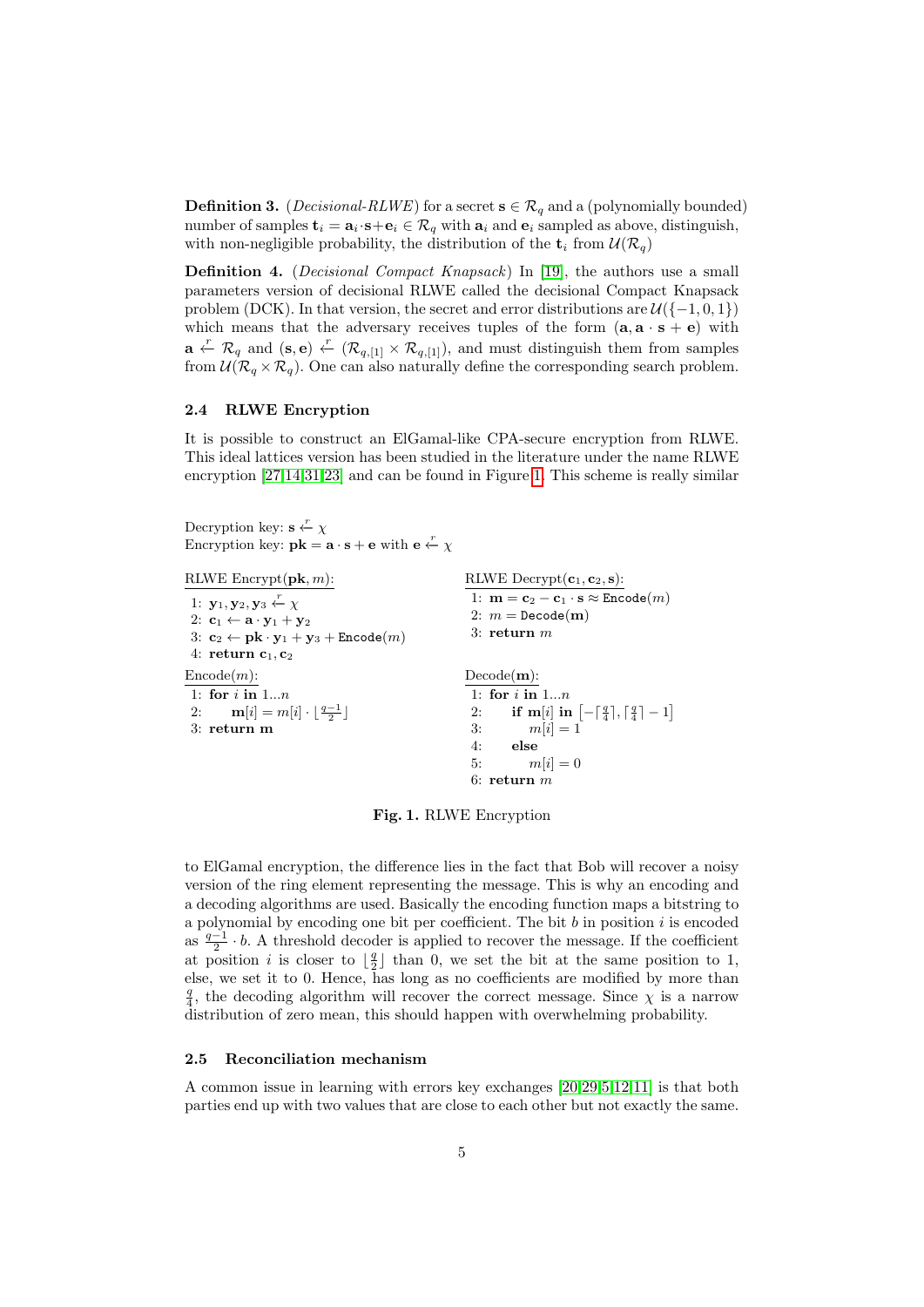It is due to the fact that, as in the encryption scheme, it is often made of ElGamallike cryptography but with noisy elements. For example in the RLWE version, Alice eventually computes  $\text{ass}'+\text{e}'\text{s}$  while Bob has  $\text{ass}'+\text{es}'$  (this can really be seen has them agreeing on a noisy version of  $g^{ab}$  in Diffie-Hellman). Obviously, the key exchange cannot be considered successful if each party has a different value. The solution is to use a reconciliation mechanism deriving a common value from noisy data (a.k.a fuzzy extractor [\[16\]](#page-17-8)). For example let us assume we work in  $\mathbb{Z}_q$  with elements represented as values in  $[-(q-1)/2, ..., (q-1)/2]$ . Alice possesses a and Bob  $b = a + e$  for a small e. They could map their values to, say,  $\{0, 1\}$  by partitioning  $\mathbb{Z}_q$ in  $S_0 = [-q/4], [q/4] - 1]$  and  $S_1 = [[q/4], (q-1)/2] \cup [-(q-1)/2, -[q/4] - 1]$ and outputting in which subset lies their value. This works well if  $a$  and  $b$  are close to 0 or  $q/2$  but can fail if they are close to  $q/4$  or  $-q/4$ . To overcome that possibility, Alice can send a reconciliation value  $v \in \{0, 1\}$  indicating if a is in  $[0, \lceil q/4 \rceil] \cup [-(q-1)/2, \lceil -q/4 \rceil]$  or  $\lceil \lceil q/4 \rceil + 1, (q-1)/2 \rceil \cup [(-q/4] - 1, -1]$ . The value  $v$  thus conveys no information about the partition in which  $a$  lies but helps Bob to reconcile on the correct value using his knowledge of b. This approach has been used by Peikert in [\[29\]](#page-18-9), by applying the above technique separately on each coefficients of an element of  $\mathcal{R}_q$  (with a slight modification dealing with the fact that an odd  $q$  cannot be split in two equal parts).

Clearly, any reconciliation technique has an error tolerance threshold over which agreement cannot be reached. To increase the threshold, a possibility is to use multiple values to agree on a common bit. The motivation is that polynomials used in RWLE-based are often of size 512 or 1024 to ensure the security of the underlying lattice problem while symmetric secrets of bit size 256 appear to be enough, even in a post-quantum world. Hence we should use mappings from  $\mathbb{Z}_q^n$  to  $\{0,1\}^{256}$  with  $n \in \{512, 1024\}$ . Of course mappings for higher n or larger symmetric keys can be used but in practice, those parameters are good enough. For the key exchange version of our construction, we borrow the notations from NewHope [\[5\]](#page-17-5). In their paper, they show how to agree on a  $n$  bit key from either a polynomial of degree 2n or 4n. The description of their whole reconciliation mechanism is quite tedious and takes a lot of space. Hence we redirect the interested reader to their paper for a full explanation and analysis. By borrowing their notations, we mean that we will use two algorithms  $\texttt{HelpRec}(x)$  and  $\texttt{Rec}(x',hr)$  (as defined below) but that the scheme is unaffected by how those functions work under the hood, they could implement any reconciliation mechanism.

- $H \neq L$  taking as input a ring element and outputting a reconciliation vector hr
- $-$  Rec( $\mathbf{x}'$ ,  $\mathbf{hr}$ ) taking as input a ring element and a reconciliation vector and outputting a symmetric key K

If  $x$  and  $x'$  are close to each other (the distance between their coefficients is small), the output of  $\text{Rec}(x, hr)$  and  $\text{Rec}(x', hr)$  are the same.

#### 2.6 Fiat-Shamir lattice-based signatures

In [\[25\]](#page-18-10), Lyubashevsky presented the Fiat-Shamir with aborts technique to construct digital signatures in the random oracle model. It spawned a long line of research enabling practical instantiations of lattice-based signatures such as BLISS,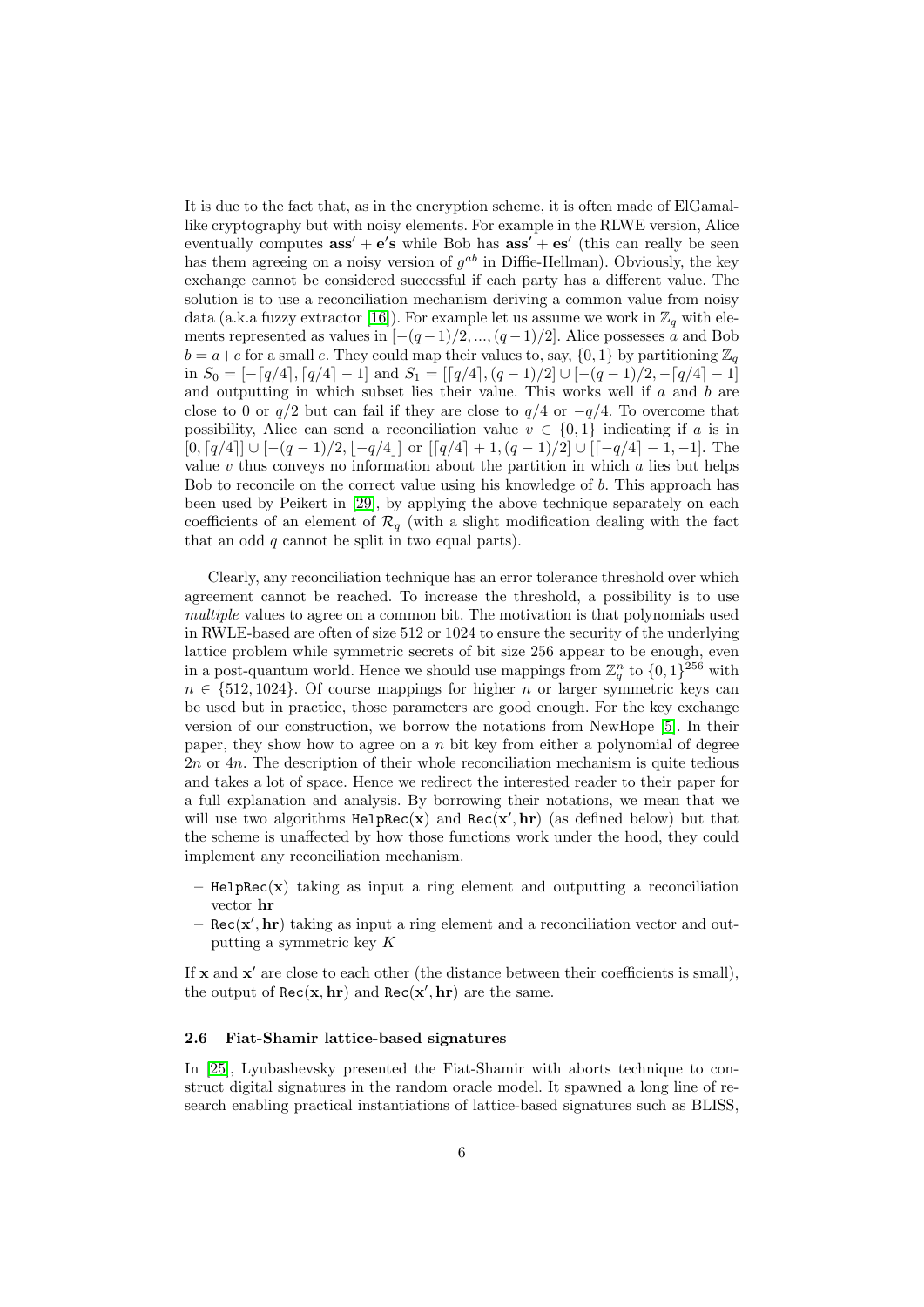Dilithium or qTESLA. The construction is following the same pattern as Schnorr signatures. It starts by defining an identification scheme with a  $\Sigma$  protocol and then use the generic Fiat-Shamir transformation to create a signature scheme. As Schnorr identification protocol acts as a zero-knowledge proof for a discrete logarithm, Lyubashevsky's protocol acts as a zero-knowledge proof for a LWE/SIS instance. In figure [2](#page-6-1) we informally recall such a signature instantiated with RLWE. The public parameter  $\bf{a}$  is uniform in the ring,  $E$  and  $Y$  denote two small distributions (with  $Y$  significantly larger then  $E$  but still small in comparison to the modulus  $q$ ). The crucial difference between this signature and Schnorr's scheme is the rejection sampling step performed after generating the  $z_i$ . It is required in order to avoid leakage of the secret over the release of signatures. Indeed, since the  $y_i$ are not sampled uniformly over the whole ring, they do not act as a one-time pad perfectly hiding the value  $s \cdot c$ . The rejection sampling procedure will reject some signatures such that the output distribution of the  $z_i$  is statistically independent of the secret and hence do not reveal anything about it.

```
Public parameter: a
Secret key: \mathbf{s}, \mathbf{e} \leftarrow EPublic key: \mathbf{t} \leftarrow \mathbf{a} \cdot \mathbf{s} + \mathbf{e}Sign(s, m):
1: do
  2: \mathbf{y}_1, \mathbf{y}_2 \leftarrow Y3: \mathbf{c} \leftarrow H(\mathbf{a} \cdot \mathbf{y}_1 + \mathbf{y}_2, m)4: \mathbf{z}_1 \leftarrow \mathbf{s} \cdot \mathbf{c} + \mathbf{y}_1, \mathbf{z}_2 \leftarrow \mathbf{e} \cdot \mathbf{c} + \mathbf{y}_25: while Rejected(z_1z_2)6: return z_1, z_2, c
                                                                                          Verify(z_1, z_2, c, t, m):
                                                                                           1: \mathbf{v} \leftarrow \mathbf{a} \cdot \mathbf{z} - \mathbf{t} \cdot \mathbf{c}2: return 1 if c = H(v) and both z_i are
                                                                                                 small else 0
```
<span id="page-6-1"></span>Fig. 2. Generic RLWE signature scheme in the Fiat-Shamir with aborts framework

### <span id="page-6-0"></span>3 Lattice-based Signcryption Schemes

Hereunder, we describe both versions of our scheme. The discussion in section [5](#page-13-0) will only be made for the first version for the sake of brevity but the analysis is basically the same. In the following, when we talk about lattice signatures, we mean lattice-based signatures obtained from the Fiat-Shamir transformation.

### 3.1 SETLA-KEX Signcryption

First we describe how to integrate encryption into a lattice signature, following the steps of the ElGamal modification of Zheng. From a high-level point of view, the idea of the original signcryption scheme is to sign a message with an ElGamal signature and to realize a non-interactive Diffie-Hellman ephemeral key exchange at the same time reusing the"commit" value of the signature. The gain in efficiency comes from the fact that the same operation is used in both primitives. Subsequently, the message is symmetrically encrypted with the key derived from the exchange and forwarded to the receiver. While the first scheme of Zheng was not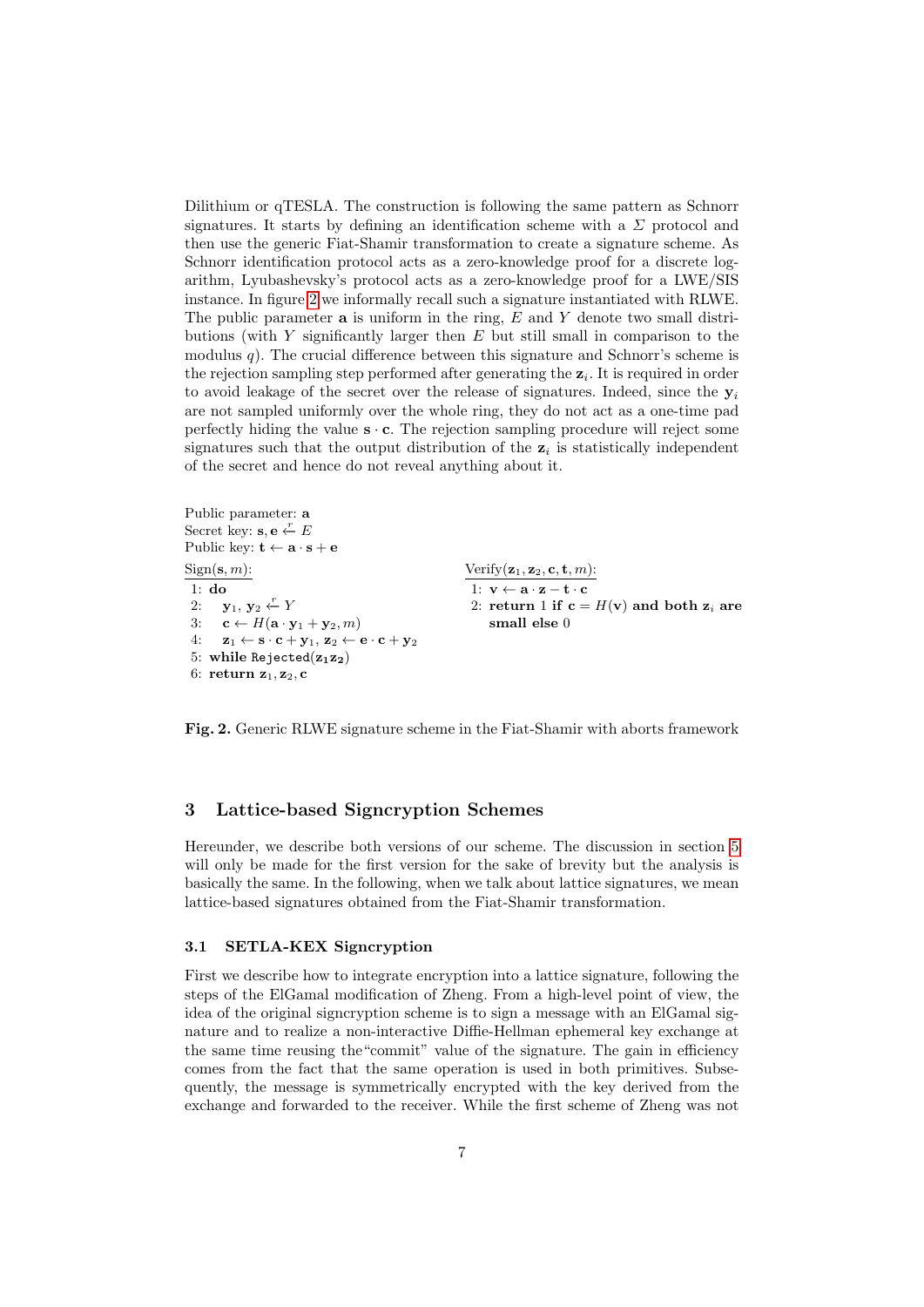directly translatable in a lattice version, one of its derivative due to Malone-Lee [\[28\]](#page-18-1) caught our attention. Indeed, even though its primary advantage over Zheng in pre-quantum cryptography was to enable non-interactive non-repudiation, namely that Bob alone can create a valid signature from a signcryptext, the second difference is that it is based on Schnorr signature. The lattice-based signatures schemes coming from identification schemes through Fiat-Shamir transform being Schnorrlike [\[26](#page-18-11)[,7](#page-17-1)[,17,](#page-17-9)[3\]](#page-17-10), this is where post-quantum can meet signcryption. We use a ring version of the signature proposed by Bai and Galbraith as a base to construct the scheme but it can be generalized to most signatures derived from the original work of Lyubashevsky as long as the parameters offer at the same time security and correctness for the key reconciliation. We actually also have a construction based on GLP working out of the box with the original parameters which is omitted in this conference version of the paper for the sake of compactness.

<span id="page-7-0"></span>Algorithm 1 SETLA Key generation  $\overline{\text{Input:}$  Public parameter  $a_1, a_2$ Output: Key pair  $pk = (t_1, t_2), sk = (s, e_1, e_2)$ 1:  $\mathbf{s}, \mathbf{e}_1, \mathbf{e}_2 \leftarrow \mathcal{R}_{q,[1]}$ 2:  $\mathbf{t}_1 \leftarrow \mathbf{a}_1 \cdot \mathbf{s} + \mathbf{e}_1, \mathbf{t}_1 \leftarrow \mathbf{a}_2 \cdot \mathbf{s} + \mathbf{e}_2$ 3: return  $pk = (t_1, t_2), sk = (s, e_1, e_2)$ 

Key generation. (Algorithm [1\)](#page-7-0) The key generation is simple and straightforward for a scheme using ideal lattices cryptography. It uses some public parameters  $\mathbf{a}_1, \mathbf{a}_2$ shared among all users and output two RLWE samples  $\mathbf{pk} = (\mathbf{t}_1, \mathbf{t}_2)$  together with a secret polynomial s. The error and secret distributions are the same and output a polynomial with uniform coefficients in  $\{-1, 0, 1\}$ . The choice of such a distribution is suboptimal in terms of security since it has low variance and its special structure may enable specialized attacks but has been made for reasons that will come clear later. Note that in the context of signcryption, both Alice and Bob will run the key generation procedure to retrieve their keys since two key pairs are used in the full signcrypt/unsigncrypt procedure. In the following, we use subscripts (e.g.  $\mathbf{pk}_{a} = (\mathbf{t}_{a,1}, \mathbf{t}_{a,2})$  ) to differentiate them.

**SETLA-KEX Signcrypt.** (Algorithm [2\)](#page-8-0) The signcrypt procedure contains three interleaved parts: signature, key exchange and encryption. The signature follows the structure of [\[1,](#page-16-1)[8\]](#page-17-11) as a Fiat-Shamir signature from a  $\Sigma$  protocol. First, a commitment consisting of two rounded polynomials  $[\mathbf{a}_1 \cdot \mathbf{y}]_d$ ,  $[\mathbf{a}_2 \cdot \mathbf{y}]_d$  depending on a masking value  $y$  is computed. Then, an unpredictable challenge  $c$  is retrieved by simulating a verifier with a random oracle  $H$  taking inputs depending on the commitment. Finally, the response consists of a polynomial of the form  $z = s \cdot c + y$ . Note that for reasons related specifically to signcryption schemes, the random oracle should take as input a symmetric key K and both public identities. If the key was not included in the input, the adversary playing a signcryption specific CCA2 game would easily be able to distinguish between two messages  $m_0, m_1$  by computing both  $H(., m_i,.,.)$  and verify the equality with **c**. Having the public identities in the hash is a common practice in signcryption schemes to prove security in advanced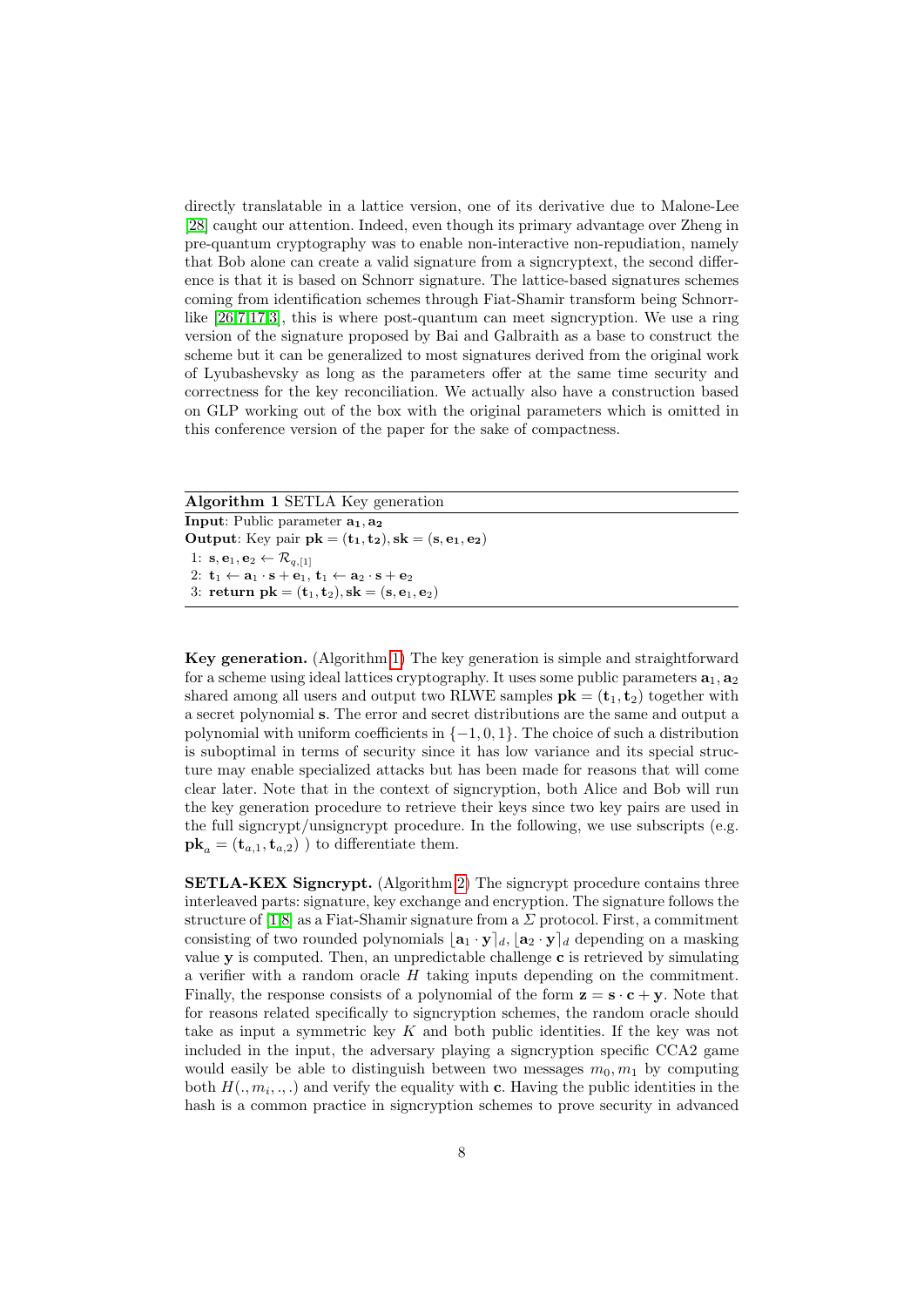#### Algorithm 2 SETLA-KEX Signcrypt

<span id="page-8-0"></span>**Input**: Public parameters  $a_1, a_2$ , Bob's public key  $pk_b$ , Alice's keys  $(s_a, e_{a,1}, e_{a,2}, pk_a)$ , a message m, random oracle  $H : * \to \{v \mid v \in \mathcal{R}_{q,1}, ||v||_1 = \omega\}$ , symmetric encryption algorithm  $E$ **Output:** a signcryptext of m:  $C = (\mathbf{z}, \mathbf{c}, \mathcal{E}, \mathbf{r})$ 1: do 2:  $\mathbf{y}, \mathbf{y}' \leftarrow \mathcal{R}_{q,[B]}$  $3: \quad \mathbf{v} \leftarrow \mathbf{t}_{b,1} \cdot \mathbf{y} + \mathbf{y}' = \mathbf{a}_1 \cdot \mathbf{s}_b \cdot \mathbf{y} + \mathbf{e}_{b,1} \cdot \mathbf{y} + \mathbf{y}'$ 4:  $\mathbf{r} \leftarrow \text{HelpRec}(\mathbf{v})$ 5:  $K \leftarrow \text{Rec}(\mathbf{v}, \mathbf{r})$ 6:  $\mathbf{c} \leftarrow H([\mathbf{a}_1 \cdot \mathbf{y}]_d, [\mathbf{a}_2 \cdot \mathbf{y}]_d, m, K, \mathbf{pk}_a, \mathbf{pk}_b)$ 7:  $\mathbf{z} \leftarrow \mathbf{s}_a \cdot \mathbf{c} + \mathbf{y}$ 8:  $\mathbf{w}_1 \leftarrow \mathbf{a}_1 \cdot \mathbf{y} - \mathbf{e}_{a,1} \cdot \mathbf{c}, \mathbf{w}_2 \leftarrow \mathbf{a}_2 \cdot \mathbf{y} - \mathbf{e}_{a,2} \cdot \mathbf{c}$ 9: while not( z in  $\mathcal{R}_{q,[B-\omega]}$  and  $[\mathbf{a}_1 \cdot \mathbf{y}]_d = [\mathbf{w}_1]_d$  and  $[\mathbf{a}_2 \cdot \mathbf{y}]_d = [\mathbf{w}_2]_d$ ) 10:  $\mathcal{E} \leftarrow E_K(m)$ 11: return  $z, c, \mathcal{E}, r$ 

models [\[15\]](#page-17-0).

The key exchange part is performed by deriving a secret value  $K$  from a noisy version of  $\mathbf{a}_1 \cdot \mathbf{s}_b \cdot \mathbf{y}$ . Alice cannot find the exact value since it means she would know Bob's secret key but she can find an approximate value from Bob's public key by computing  $\mathbf{t}_{b,1} \cdot \mathbf{y} = \mathbf{a}_1 \cdot \mathbf{s}_b \cdot \mathbf{y} + \mathbf{e}'_{b,1} \cdot \mathbf{y} \approx \mathbf{a}_1 \cdot \mathbf{s}_b \cdot \mathbf{y}$ . This is exactly the technique employed in lattice-based key exchanges such as NewHope. The efficiency gain comes from the fact that Bob will later be able to retrieve an approximation version of  $\mathbf{a}_1 \cdot \mathbf{y}$  without sending him any other ring element than the polynomials computed in the signature  $(z, c)$ . As in [\[12,](#page-17-6)[5\]](#page-17-5), Alice gets a symmetric key by applying a reconciliation procedure on the noisy shared value. The last part is straightforward, now that a key is available, a symmetric cipher  $E$  is used to encrypt the data. Finally, Alice outputs the signature  $(z, c)$ , the symmetric ciphertext  $\mathcal E$  and a small

reconciliation vector r. It means that the message was at the same time encrypted and authenticated in an asymmetric manner with only the overhead of sending a symmetric ciphertext (obviously we need to send something at least as long as the message for encryption) and a small reconciliation vector on the top of the signature.

# Algorithm 3 SETLA-KEX Unsigncrypt

<span id="page-8-1"></span>**Input**: Public parameters  $\mathbf{a}_1, \mathbf{a}_2$ , Bob's keys  $(\mathbf{s}_b, \mathbf{pk}_b)$ , Alice's public key  $\mathbf{pk}_a$ , a signcryptext  $C = (\mathbf{z}, \mathbf{c}, \mathcal{E}, \mathbf{r})$ , random oracle  $H : * \to \{ \mathbf{v} \mid \mathbf{v} \in \mathcal{R}_{q,1} \mid \| \mathbf{v} \|_1 = \omega \}$ , symmetric encryption algorithm E **Output:** A message m or failure symbol  $\perp$ 

1:  $\mathbf{w}_1 \leftarrow \mathbf{a}_1 \cdot \mathbf{z} - \mathbf{t}_{a,1} \cdot \mathbf{c}, \mathbf{w}_2 \leftarrow \mathbf{a}_2 \cdot \mathbf{z} - \mathbf{t}_{a,2} \cdot \mathbf{c}$ 2:  $K \leftarrow \text{Rec}(\mathbf{w}_1 \cdot \mathbf{s}_b, \mathbf{r})$ 3:  $m \leftarrow E_K^{-1}(\mathcal{E})$ 4: return m if  $\mathbf{c} = H(\lfloor \mathbf{w}_1 \rfloor_d, \lfloor \mathbf{w}_2 \rfloor_d, m, K, \mathbf{pk}_a, \mathbf{pk}_b)$  and  $\mathbf{z} \in \mathcal{R}_{q, [B-\omega]}$  else  $\bot$ 

SETLA-KEX Unsigncrypt. (Algorithm [3\)](#page-8-1) The goal of this algorithm is to allow Bob to find the secret key to decrypt the symmetric cipher and at the same, to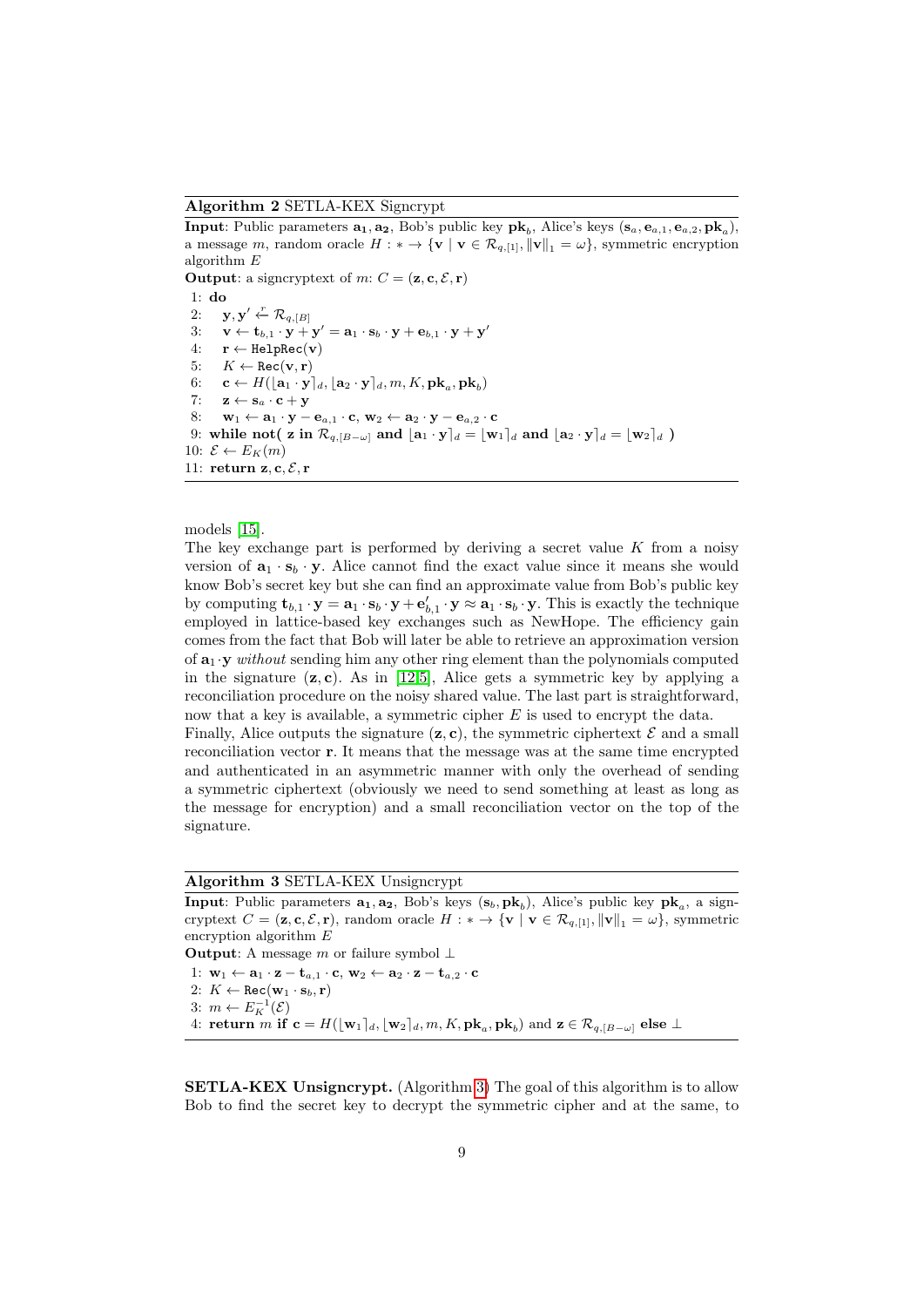provide authentication of the message through a signature.

First, Bob will recover the commitment part of the signature by rounding the values  $\mathbf{w}_1 \leftarrow \mathbf{a}_1 \cdot \mathbf{z} - \mathbf{t}_{a,1} \cdot \mathbf{c}$  and  $\mathbf{w}_2 \leftarrow \mathbf{a}_2 \cdot \mathbf{z} - \mathbf{t}_{a,2} \cdot \mathbf{c}$ . Without rounding, **c** would have been different since Alice queried the random oracle with  $[\mathbf{a}_1 \cdot \mathbf{y}]_d$  and  $[\mathbf{a}_2 \cdot \mathbf{y}]_d$ . The difference with the original signature scheme is that Bob must now find the key  $K$  and the message in order to verify the hash value. To recover it, he shall use the reconciliation vector **r** with an approximate version of  $\mathbf{a}_1 \cdot \mathbf{s}_b \cdot \mathbf{y}$ . Such a value can be found by computing the product  $\mathbf{w}_1 \cdot \mathbf{s}_b = \mathbf{a}_1 \cdot \mathbf{s}_b \cdot \mathbf{y} + \mathbf{e}_{a,1} \cdot \mathbf{s}_b \cdot \mathbf{c} \approx \mathbf{a}_1 \cdot \mathbf{s}_b \cdot \mathbf{y}$ . Once the message is decrypted, Bob verifies the signature by checking the size of z and the hash value. He outputs the message if everything is correct and a failure symbol otherwise.

**SETLA-KEX SignExtract.** This scheme also inherits the capability to perform a signature extraction from the signcryption of Malone-Lee. It is a simple transformation of the unsigncrypt procedure and can be found in Appendix [B.](#page-20-0)

#### 3.2 SETLA-KEM Signcryption

Now, we describe the second version of the scheme based on key encapsulation instead of direct key exchange. The approach is similar to the one used in NewHope-Simple [\[4\]](#page-17-12) or Kyber [\[10\]](#page-17-13). The high-level perspective is now to perform a noisy El-Gamal encryption of a chosen key during signature instead of noisy Diffie-Hellman. While in NewHope-Simple the goal of the new approach is to make the protocol simpler by getting rid of the reconciliation mechanism but not really to enhance the scheme, here, using an encryption based method leads to better performances in terms of speed and can enable parallelism, at the cost of a significantly bigger signcryptext.

### Algorithm 4 SETLA-KEM Signcrypt

<span id="page-9-0"></span>**Input**: Public parameters  $\mathbf{a}_1, \mathbf{a}_2$ , Bob's public key  $\mathbf{pk}_b$ , Alice's key  $(\mathbf{s}_a, \mathbf{e}_{a,1}, \mathbf{e}_{a,2}, \mathbf{pk}_a)$ , a message m, random oracle  $H : * \to \{v \mid v \in \mathcal{R}_{q,[1]}, ||v||_1 = \omega\}$ , symmetric encryption algorithm E **Output:** a signcryptext of m:  $C = (\mathbf{z}, \mathbf{c}, \mathbf{x}, \mathcal{E})$ 1:  $K \leftarrow \{0, 1\}^{256}$ 2: do 3:  $\mathbf{y} \leftarrow \mathcal{R}_{q,[B]}$ 4:  $\mathbf{c} \leftarrow H([\mathbf{a}_1 \cdot \mathbf{y}]_d, [\mathbf{a}_2 \cdot \mathbf{y}]_d, m, K, \mathbf{pk}_a, \mathbf{pk}_b)$ 5:  $\mathbf{z} \leftarrow \mathbf{s}_a \cdot \mathbf{c} + \mathbf{y}$ 6:  $\mathbf{w}_1 \leftarrow \mathbf{a}_1 \cdot \mathbf{y} - \mathbf{e}_{a,1} \cdot \mathbf{c}, \mathbf{w}_2 \leftarrow \mathbf{a}_2 \cdot \mathbf{y} - \mathbf{e}_{a,2} \cdot \mathbf{c}$ 7: while not( z in  $\mathcal{R}_{q,[B-\omega]}$  and  $[a_1 \cdot y]_d = [w_1]_d$  and  $[a_2 \cdot y]_d = [w_2]_d$ ) 8:  $\mathbf{y}' \leftarrow \mathcal{R}_{q,[B]}$ 9:  $\mathbf{x} \leftarrow \mathbf{t}_{b,1} \cdot \mathbf{y} + \mathbf{y}' + \text{Encode}(K)$ 10:  $\mathcal{E} \leftarrow E_K(m)$ 11: return  $z, c, x, \mathcal{E}$ 

SETLA-KEM Signcrypt. (Algorithm [4\)](#page-9-0) In the same way as before, one can find three phases: signature, key encapsulation and symmetric encryption. The signature is now more isolated and almost exactly the same as in [\[8\]](#page-17-11), the small difference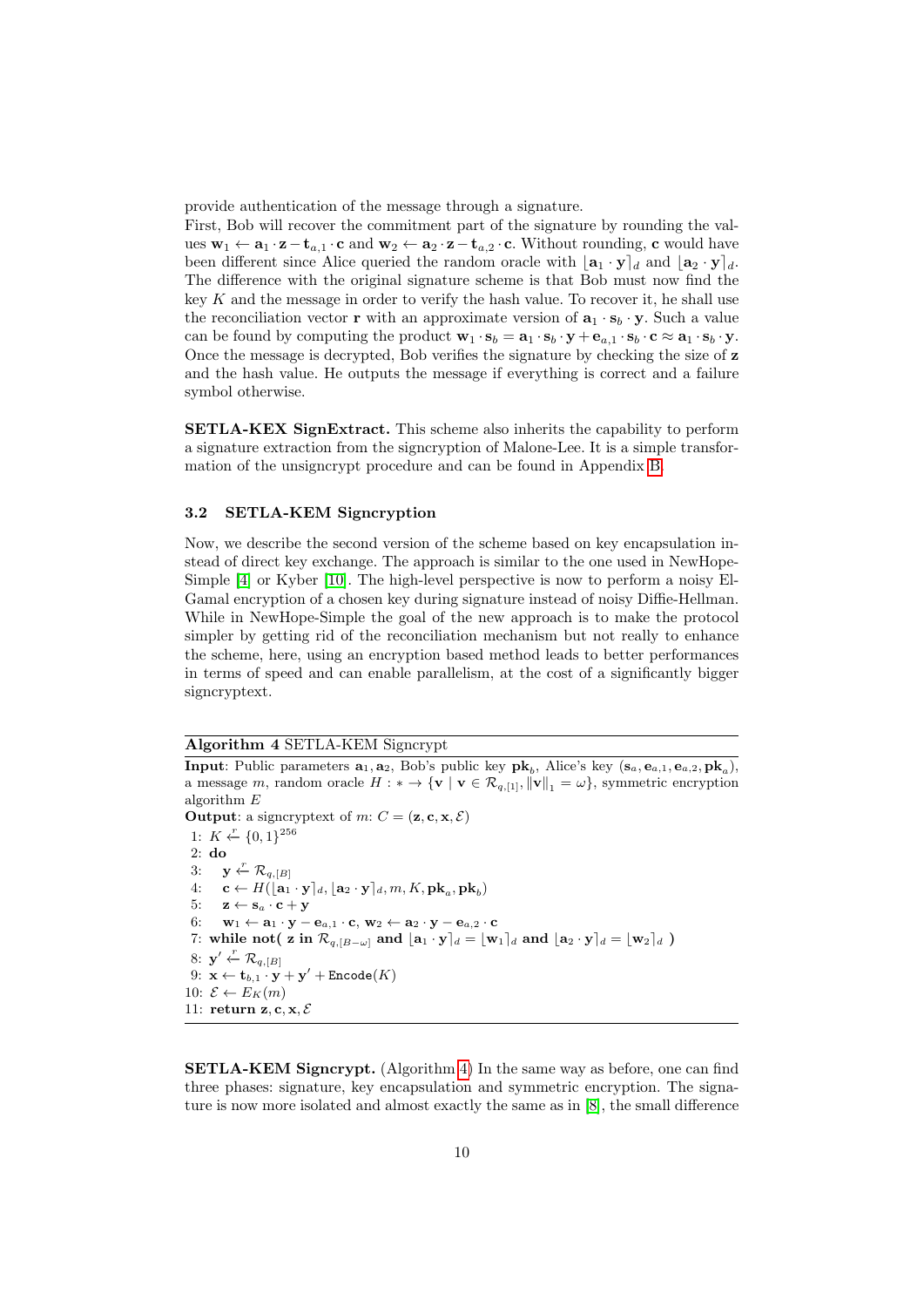is that the random oracle (as in the KEX version) takes as input the message, the symmetric decryption key and the public identities.

The key encapsulation part is a RLWE encryption of a randomly sampled key  $K$ . Such an encryption consists of two ciphertexts  $c_1 = a \cdot y_1 + y_2$  and  $c_2 = p k_b \cdot y_1 + y_3$ . Basically,  $c_2$  is the message masked with a ring element depending on the public-key looking random under the decisional-RLWE assumption and  $c_1$  is a value allowing the owner of  $s<sub>b</sub>$  to remove the mask without conveying any (computable) information on  $y_1$  under the search-RLWE assumption. Here we gain efficiency by having the value  $[\mathbf{a}_1 \cdot \mathbf{y}]_d$  acting at the same time as the commitment of the signature and the  $c_1$  part of the encryption scheme.

Globally, the KEM version is adding a lot of overhead on the size of the signcryptext which is problematic since this is where we are looking for efficiency. Nevertheless, we see two advantages of using encryption instead of key exchange.First, the scheme is faster because it has less computation in the rejection sampling loop (which can run several times depending on the parameters) and we can now parallelize the symmetric encryption algorithm. Indeed, in the KEX version, the key depends on y and was not known until the end of the rejection sampling procedure, hence, everything had to be sequential and a multiplication with  $t_{b,1}$  had to be done at each iteration. Now, the symmetric encryption can start at the same time as the rejection sampling. It is fair to say that in general symmetric operations are lightweight in comparison to polynomial multiplication. Nevertheless, if a really large message has to be encrypted, say such that  $E_K(m)$  takes as long as the **do...while** loop, the saving becomes non-negligible. Obviously, this argument only makes sense if the rejection sampling procedure itself is not affected by the size of the message. One solution would be to pre-hash the message before the loop and only inject this hash in the random oracle. Actually this issue is not specific to signcryption, all the signature schemes using rejection sampling would be badly affected by a really long message if the hash function cannot restart from its previous sate. Hence, in this case, hashing the message once before would save some computation. This small modification could be done in the KEX version as well as in existing Fiat-Shamir lattice-based signatures.

Second, depending on the parameters, if the correctness during reconciliation is a real issue, having the key encoded as a polynomial with coefficients in  $\{0, \frac{q-1}{2}\}$ is optimal for the since they are at "maximum distance" in  $\mathbb{Z}_q$ . Also, because the symmetric key needed being often smaller than the encoding polynomial, having control over the value eases the process of embedding an error-correcting code in the extra space. Even though in the current state of affairs and with the parameters proposed in the next section the KEM version would not outperform neither the KEX version nor the naive concatenation of efficient schemes, we think the construction may be of interest in some contexts.

SETLA-KEM Unsigncrypt. (Algorithm [5\)](#page-11-1) The unsigncrypt algorithm follows in the obvious manner. Bob retrieves the  $c_1$  part of the RLWE encryption from the signature and run the decryption algorithm to find the key. Then, he decrypts the symmetric ciphertext and verifies the signature.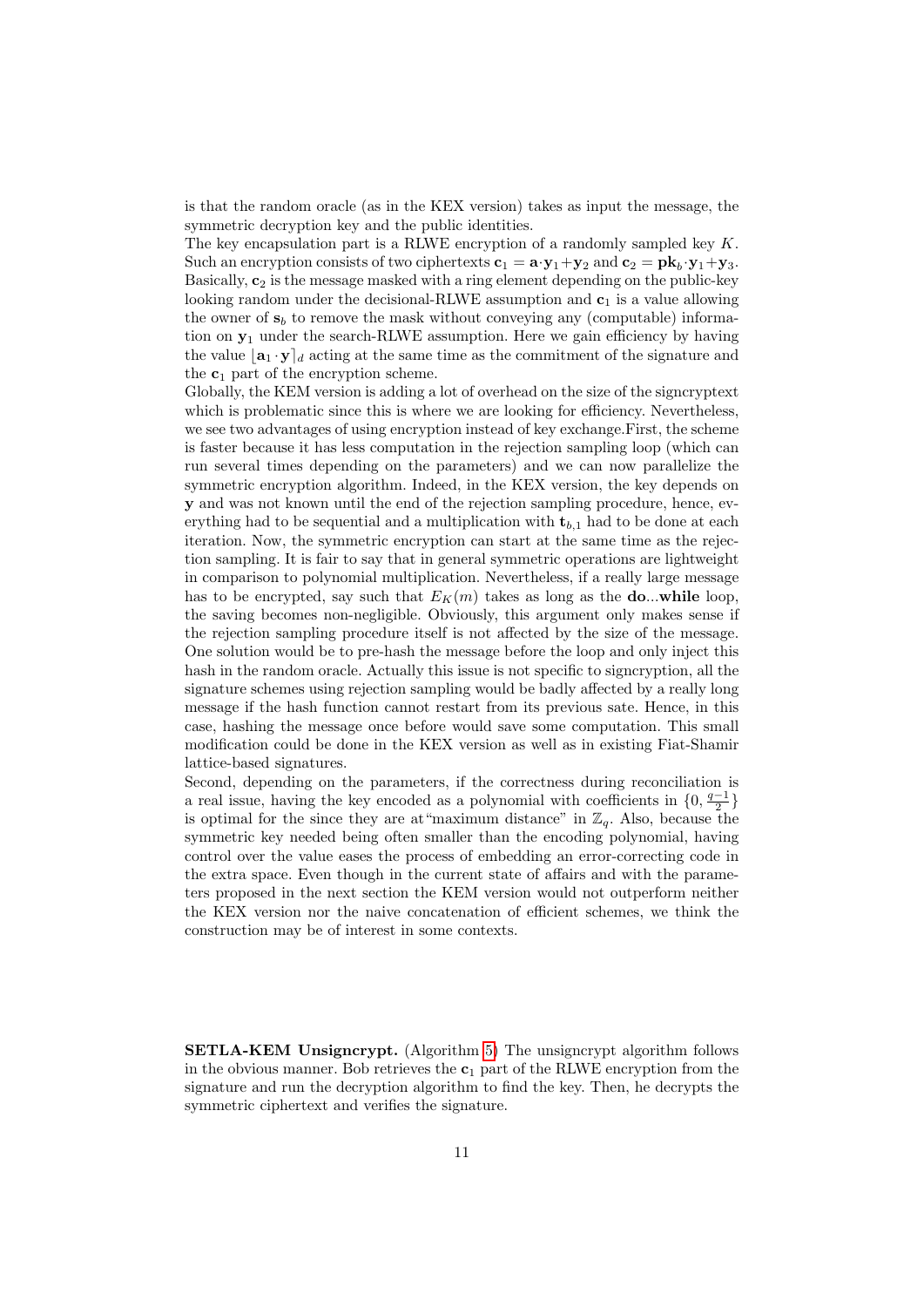#### Algorithm 5 SETLA-KEM Unsigncrypt

<span id="page-11-1"></span>Input: Public parameter  $a_1, a_2$ , Bob's key  $(s_b, s'_b, pk_b)$ , Alice's public key  $pk_a$ , a signcryptext  $C = (\mathbf{z}, \mathbf{c}, \mathbf{x}, \mathcal{E}, \mathbf{r})$ , random oracle  $H : * \to \{ \mathbf{v} \mid \mathbf{v} \in \mathcal{R}_{q, [1]}, ||\mathbf{v}||_1 = \omega \}$ , symmetric encryption algorithm E Output: A message m or failure symbol  $\perp$ 1:  $\mathbf{w}_1 \leftarrow \mathbf{a}_1 \cdot \mathbf{z} - \mathbf{t}_{a,1} \cdot \mathbf{c}$ 2:  $\mathbf{w}_2 \leftarrow \mathbf{a}_2 \cdot \mathbf{z} - \mathbf{t}_{a,2} \cdot \mathbf{c}$ 3:  $K \leftarrow \texttt{Decode}(\mathbf{x} - \mathbf{w}_1 \cdot \mathbf{s}_b)$ 4:  $m \leftarrow E^{-1}(\mathcal{E})$ 5: return *m* if  $c = H(v, m, K, pk_a, pk_b)$  and  $z \in \mathcal{R}_{q,[k-\omega]}$  else  $\perp$ 

### <span id="page-11-0"></span>4 Security arguments

The security aspects of interest for signcryption are unforgeability and privacy. The construction combining both a signature scheme using the Fiat-Shamir heuristic and a public key encryption scheme, we argue the security by using the forking lemma [\[30\]](#page-18-12) and a standard hybrid argument. This does not provide a formal argument of security in a signcryption specific security model since it does not consider the primitive as an encryption  $and$  a signature but rather successively as an encryption or a signature. Nevertheless, having both unforgeability and privacy of the two underlying schemes is a good pointer toward the fact the design is sound. Providing a formal argument in advanced signcryption models is a tedious task (see [\[6\]](#page-17-14)) and we do not attempt to do so here.

### 4.1 Unforgeability

The underlying signature of the signcryption scheme is the ring variant of the Bai-Galbraith signature which is itself a derivative of the original proposal of Lyubashevsky [\[26\]](#page-18-11). The full security argument can be found in [\[7\]](#page-17-1) but the idea is to use the forking lemma to get two different signatures for the same commitment that would allow us to solve a special SIS instance. We use the adversary to get two forgeries z, c and  $z', c'$  for different random oracles but the same random tape (hence the same y). We have (providing the argument for only one RLWE sample instead of two as in the signature for the sake of simplicity)  $[\mathbf{a} \cdot \mathbf{z} - \mathbf{t}_a \cdot \mathbf{c}]_d = [\mathbf{a} \cdot \mathbf{z}' - \mathbf{t}_a \cdot \mathbf{c}']_d = [\mathbf{a} \cdot \mathbf{y}]_d$ . This means that for some small **e**,  $\mathbf{a} \cdot \mathbf{z} - \mathbf{t}_a \cdot \mathbf{c} = \mathbf{a} \cdot \mathbf{z}' - \mathbf{t}_a \cdot \mathbf{c}'$  and thus, with  $\mathbf{t}_a = \mathbf{a} \cdot \mathbf{s}_a + \mathbf{e}_a$ ,  $\mathbf{a} \cdot (\mathbf{z} - \mathbf{z}' - \mathbf{s}_a \cdot \mathbf{c} + \mathbf{s}_a \cdot \mathbf{c}') + (\mathbf{e}_a \cdot (\mathbf{c}' - \mathbf{c}) + \mathbf{e}) = 0$ . As pointed in [\[7\]](#page-17-1) section 4.2, (if  $\mathbf{z} - \mathbf{z}' - \mathbf{s}_a \cdot \mathbf{c} + \mathbf{s}_a \cdot \mathbf{c}'$  and  $\mathbf{e}_a \cdot (\mathbf{c}' - \mathbf{c}) + \mathbf{e}$  are non-zero) we have found a solution to the SIS instance. This argument still holds for the signcryption scheme.

#### <span id="page-11-2"></span>4.2 Confidentiality

We argue the confidentiality of the scheme with a sequence of games showing semantic security under the DCK assumption in the random oracle model. We model the adversary as a tuple of two algorithms  $\mathcal{A} = (\mathcal{A}_1, \mathcal{A}_2)$ , the first choosing messages for the game according to the public keys and the second trying to guess which one was signcrypted. The encryption scheme  $E$  is seen as an ideal primitive. The sequence of games for the KEX version can be found in Figure [4.](#page-19-0) Games for the KEM version are really similar and can be found in Appendix [A.](#page-19-1)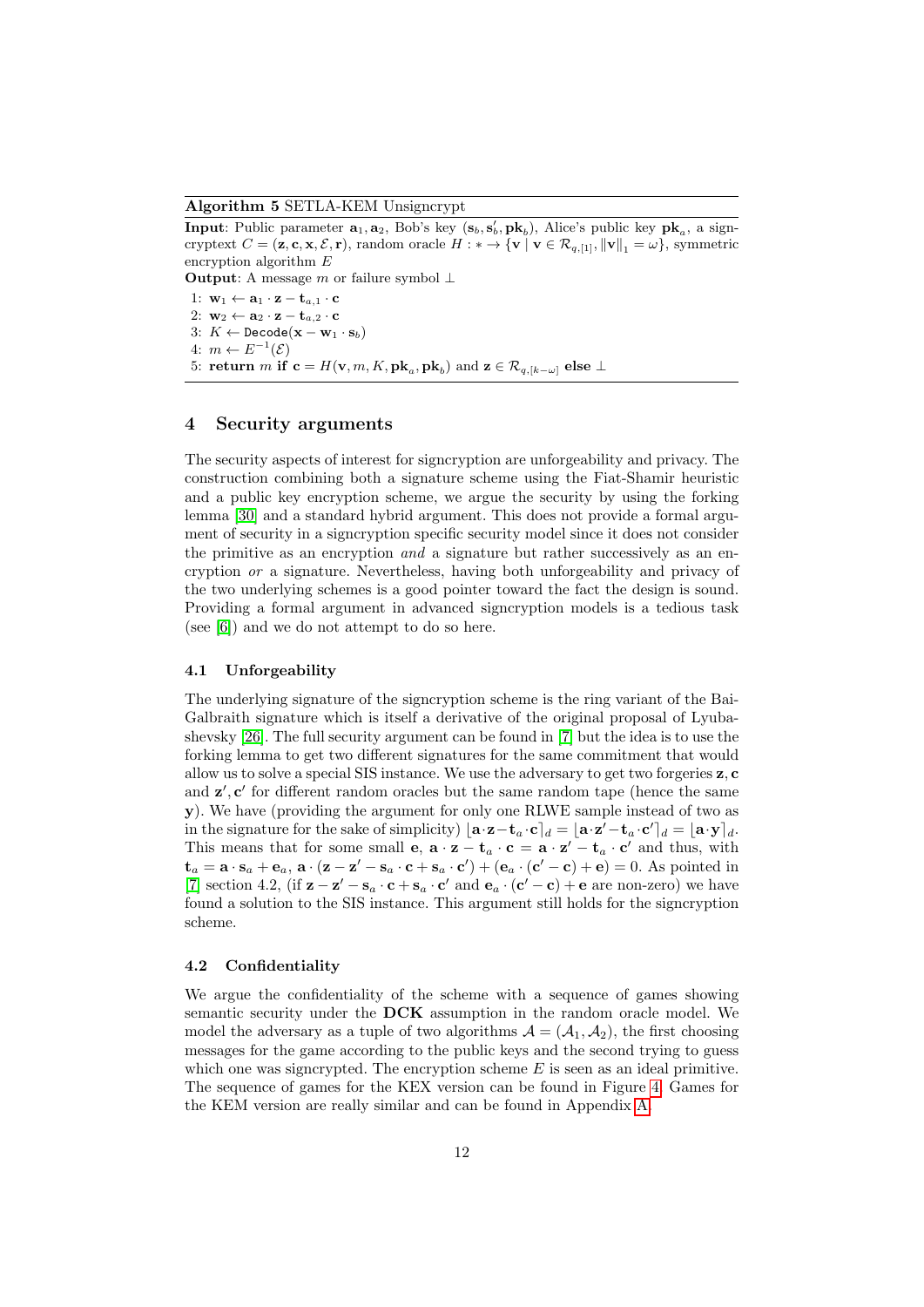Game 0: 1:  $(m_0, m_1) \leftarrow \mathcal{A}_1(\mathbf{pk}_a, \mathbf{pk}_b)$ 2:  $b \leftarrow \{0, 1\}$ 3:  $\mathbf{y}, \mathbf{y}' \leftarrow \mathcal{R}_{q,[B]}$ 4:  $\mathbf{v} \leftarrow \mathbf{t}_{b,1} \cdot \mathbf{y} + \mathbf{y}'$ 5:  $r \leftarrow \text{HelpRec}(v)$ 6:  $K \leftarrow \text{Rec}(\mathbf{v}, \mathbf{r})$ 7:  $\mathbf{h}_1 \leftarrow [\mathbf{a}_1 \cdot \mathbf{y}]_d, \mathbf{h}_2 \leftarrow [\mathbf{a}_2 \cdot \mathbf{y}]_d$ 8:  $\mathbf{c} \leftarrow H(\mathbf{h}_1, \mathbf{h}_2, m, K, \mathbf{pk}_a, \mathbf{pk}_b)$ 9:  $\mathbf{z} \leftarrow \mathbf{s}_a \cdot \mathbf{c} + \mathbf{y}$ 10:  $\mathbf{w}_1 \leftarrow \mathbf{a}_1 \cdot \mathbf{y} - \mathbf{e}_{a,1} \cdot \mathbf{c}, \mathbf{w}_2 \leftarrow \mathbf{a}_2 \cdot \mathbf{y} - \mathbf{e}_{a,2} \cdot \mathbf{c}$  10:  $\mathbf{w}_1 \leftarrow \mathbf{a}_1 \cdot \mathbf{y} - \mathbf{e}_{a,1} \cdot \mathbf{c}, \mathbf{w}_2 \leftarrow \mathbf{a}_2 \cdot \mathbf{y} - \mathbf{e}_{a,2} \cdot \mathbf{c}$ 11: if  $\mathbf{h}_1 \neq [\mathbf{w}_1]_d$  or  $\mathbf{h}_1 \neq [\mathbf{w}_2]_d$ , goto [3](#page-11-2) 11: if  $\mathbf{h}_1 \neq [\mathbf{w}_1]_d$  or  $\mathbf{h}_1 \neq [\mathbf{w}_2]_d$ , goto 3 12: if z not in  $\mathcal{R}_{q,[B-\omega]}$ , goto [3](#page-11-2) 13:  $\mathcal{E} \leftarrow E_K(m)$ 14:  $\hat{b} \leftarrow A_2(\mathbf{z}, \mathbf{c}, \mathcal{E}, \mathbf{r})$ 15: return  $\hat{b}$ Game 1: 1:  $(m_0, m_1) \leftarrow \mathcal{A}_1(\mathbf{pk}_a, \mathbf{pk}_b)$ 2:  $\vec{b} \leftarrow \{0, 1\}$ 3:  $\mathbf{y}, \mathbf{y}' \leftarrow \mathcal{R}_{q,[B]}$ 4:  $\mathbf{v} \leftarrow \mathbf{t}_{b,1} \cdot \mathbf{y} + \mathbf{y}'$ 5:  $r \leftarrow \text{HelpRec}(v)$ 6:  $K \leftarrow \text{Rec}(\mathbf{v}, \mathbf{r})$ 7:  $\mathbf{h}_1 \leftarrow [\mathbf{a}_1 \cdot \mathbf{y}]_d, \mathbf{h}_2 \leftarrow [\mathbf{a}_2 \cdot \mathbf{y}]_d$ 8:  $\mathbf{c} \leftarrow H(\mathbf{h}_1, \mathbf{h}_2, m, K, \mathbf{pk}_a, \mathbf{pk}_b)$ 9:  $\mathbf{z} \leftarrow \mathcal{R}_{q,[B-\omega]}$ 12: with probability P, goto [3](#page-11-2) 13:  $\mathcal{E} \leftarrow E_K(m)$ 14:  $\hat{b} \leftarrow A_2(\mathbf{z}, \mathbf{c}, \mathcal{E}, \mathbf{r})$ 15: return  $\hat{b}$ 



Fig. 3. Sequence of games for the KEX version

Game 0: Game 0 is the usual CPA game against SETLA, the adversary chooses two messages  $m_0$ ,  $m_1$  and tries to guess which one was signcrypted.

Game 1: By virtue of the rejection sampling performed during signcryption, the output distribution of **z** should be exactly the same as a uniform over  $\mathcal{R}_{q,[k-\omega]}$ . Hence, we can replace z by random elements over this range without modifying the view of the adversary.

*Game 2:* Using the **DCK** assumption, we can replace the public key of Bob by a random element in  $\mathcal{R}_q$  without being detected by the polynomial time adversary.

*Game 3:* In game 3, we use the same argument again to replace  $\bf{v}$  by a uniformly random value (and hence  $K$  is uniform as well by design of Rec).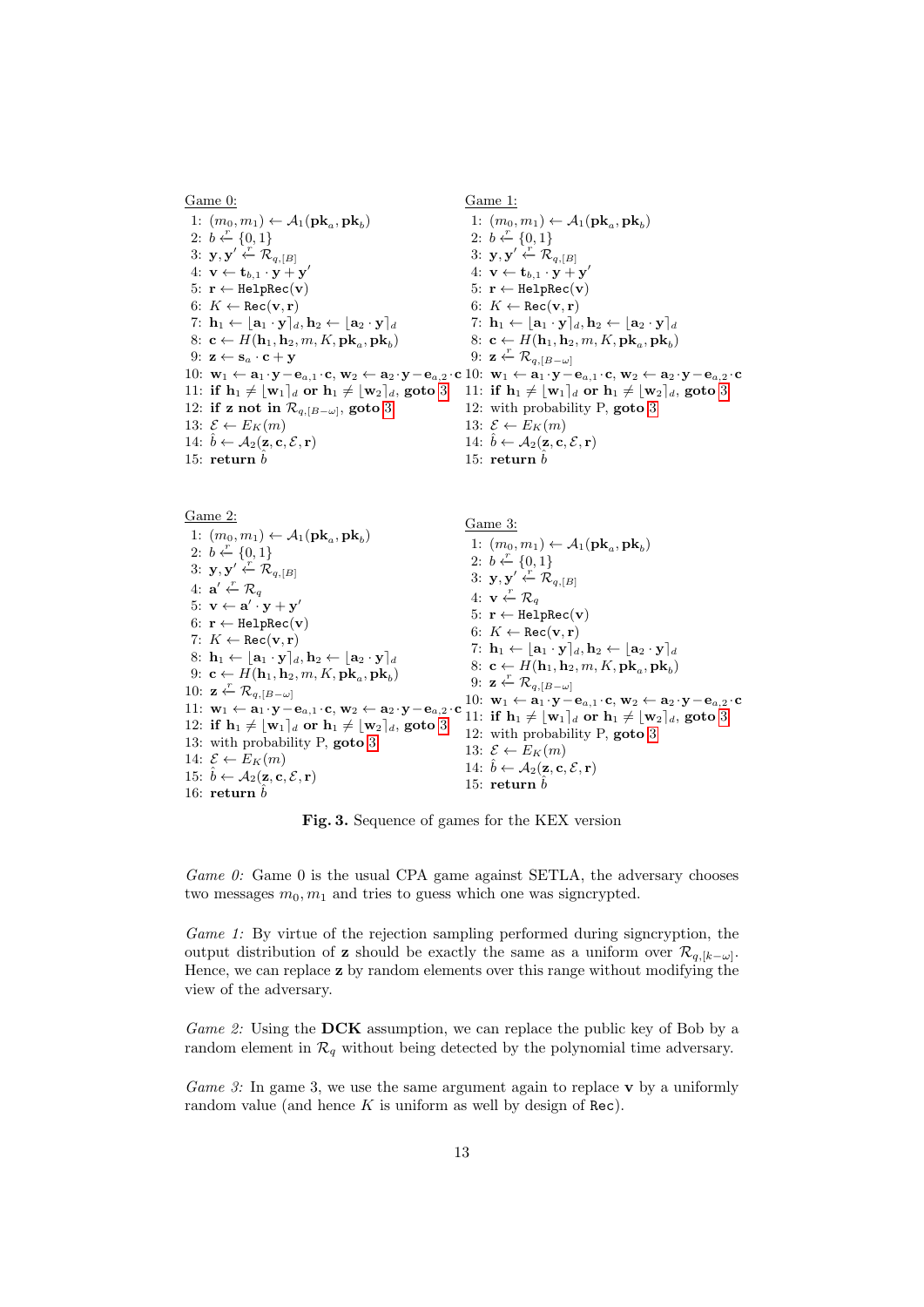In conclusion, using the fact that both  $H(.)$  and  $E(.)$  are modeled as ideal primitives and that H takes one random unknown to the adversary value  $(K)$ uncorrelated to the message, they do not reveal anything about their inputs. Hence, the values given to  $A_2$  looks all random and independent from the messages. Thus, the adversary cannot guess which one was signcrypted.

#### 4.3 ROM vs QROM

It is known that the forking lemma cannot be used if the adversary has quantum access to the random oracle. This issue has been recently discussed a lot in the literature on lattice-based signatures and some schemes took it into consideration ([\[3\]](#page-17-10)) while others ignored it to focus on performances ([\[18\]](#page-17-15)). Since our goal is to improve practicability, we decided to stick to the classical ROM. Having a classical reduction is essential to claim provable security but the implications of the QROM issue in practice are not clear enough to require QROM security for all the schemes. We redirect the interested reader to [\[21,](#page-18-13)[9\]](#page-17-16) for more details.

### <span id="page-13-0"></span>5 Analysis and parameters

### 5.1 Parameter selection

To select the parameters, we followed the methodology described in [\[7\]](#page-17-1). It allows the scheme to reduce to worst-case problems on ideal lattices. Be careful that it does not mean that the parameters are chosen such that the problem we reduce to is hard (since the proofs are non-tight) but merely that the reduction works. This is a common practice and as pointed in [\[21\]](#page-18-13), it is reasonable to assume that it does not create any security issue. Our parameters can be found in Table [1.](#page-14-0) The dimension  $n$  has been set to 1024 because it seems to be the minimal lattice dimension such that RLWE is hard with such a small error distribution. The value  $m$  represents the number of rows of the LWE instance written in matrix form. Here it means that we work with two polynomials (which are explicit in the construction) since  $m = 2n$ . The entropy of the output of the random oracle is given by  $\kappa = \log_2(2^{\omega} {n \choose \omega})$ , that is to say the logarithm of the cardinality of the set  $\{v \mid v \in \mathcal{R}_{q,[1]}, ||v||_1 = \omega\}$ . The modulus  $q = 2^{25} - 2^{12} + 1$  is a prime such that  $q \equiv 1 \mod 2n$ . The parameters  $d$  and  $B$  are chosen such that the rejection probability of the signature is not too high in order to keep the runtime reasonable and  $q^{m-n} \geq \frac{2^{(d+1)m+\kappa}}{(2B)^n}$ .

To assess the security of the scheme, we used the LWE-Estimator tool of Albrecht and al. [\[2\]](#page-16-2). We ran the estimator with the following command:

n = 1024; q = 33550337;  $stddev = sqrt(2/3)$ ; alpha = alphaf(sigmaf(stddev), q)  $=$  estimate\_lwe(n, alpha, q, secret\_distribution=(-1,1),reduction\_cost\_model=BKZ.sieve)

It estimates a bit security of 131 against the most efficient attack. The estimation of the hardness of directly forging the signature without recovering the private key has been made in the same way as in [\[13\]](#page-17-17). It gave overwhelming results, which is not a surprise since the parameters are a harder version of the most secure parameters set of [\[19\]](#page-17-2).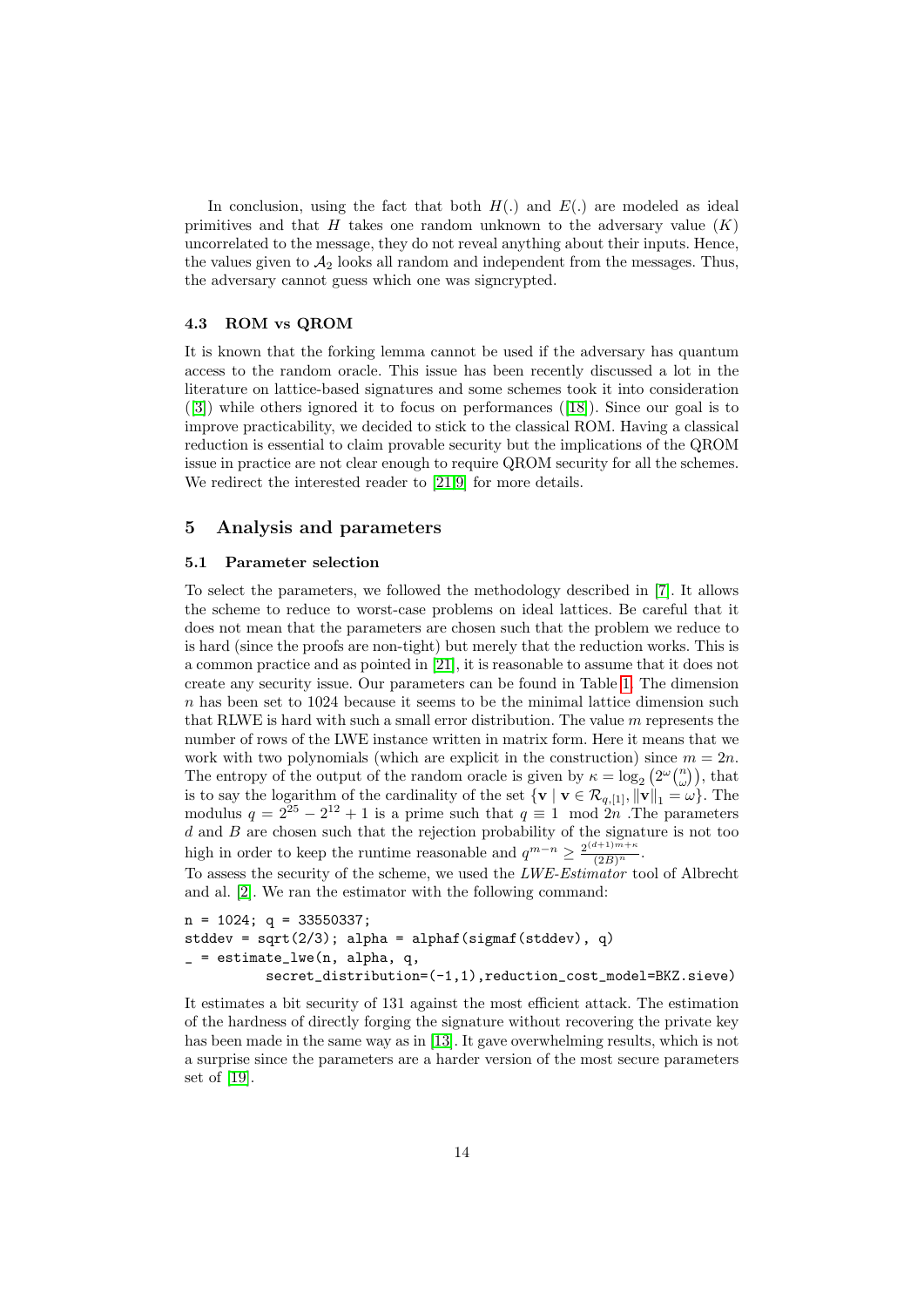<span id="page-14-0"></span>

| $\boldsymbol{n}$ | $_{m}$  | ندا           | $\bm{u}$                          | -      |                                                 | $\overline{\phantom{a}}$ |
|------------------|---------|---------------|-----------------------------------|--------|-------------------------------------------------|--------------------------|
| 10<br>⊥∪         | ъc<br>◡ | v<br><b>.</b> | $\tilde{\phantom{a}}$<br>r.<br>ŦΩ | 63 L U | ച്ച<br>$\sim$ $-$<br>$\approx$<br>∪⊖⊖<br>∠<br>ີ | ᆂᇦᆂ                      |

Table 1. Parameters targeting 128 bits of classical security.

### 5.2 Failure probability

The main bottleneck of the signcryption scheme is the correctness regarding decryption. Indeed, as in a lot of RLWE-based protocols, the two parties end up with two ring elements close to each other but not exactly the same. In our case, the difference between the value of Alice and the value of Bob is  $\Delta_{ab} = \mathbf{e}_{b,1} \cdot \mathbf{y} - \mathbf{e}_{a,1} \cdot \mathbf{c} \cdot \mathbf{s}_b + \mathbf{y}'$ . While in those schemes the parameters are chosen in order to get correctness with overwhelming probability, we face here a strong constraint which is that the parameters should also be compatible with the signature scheme. In their case, the **y** is coming from the error distribution and hence is very small. In our case, it is the masking polynomial for the signature  $\mathbf{s} \cdot \mathbf{c} + \mathbf{y}$  which should be significantly larger. Obviously, one strategy to reduce the norm of  $\Delta_{ab}$  is to reduce B. This would give better results for correctness but unfortunately decrease the speed of the scheme since the rejection sampling loop would have to run longer to find a small enough z. This is the reason why we decided to use such a small distribution for the secret and the errors. Of course, it is possible to work with slightly larger distributions in a more specific context in which correctness matters less.

We now provide an analysis of the failure probability for the KEX-version. Using the reconciliation method of [\[5\]](#page-17-5), the KEX-Unsigncrypt algorithm recovers the correct key if  $\|\Delta_{ab}\|_{\infty} < \lfloor \frac{3q}{8} \rfloor$  (actually the requirement is that the  $\ell_1$  norm of packs of 4 coefficients should be smaller than  $\lfloor \frac{3q}{4} \rfloor - 2$ ). In the following, we write  $(p)_i$ , to denote the *i*-th coefficient of a polynomial **p**.

We shall bound the magnitude of one coefficient  $(\Delta'_{ab})_i = (\mathbf{e}'_{b,1} \cdot \mathbf{y})_i$ . Since the polynomial product is computed modulo  $\langle X^n + 1 \rangle$  and all distributions are symmetric, one such coefficient is the result of a sum of  $n$  products between a coefficient of a polynomial in  $\mathcal{R}_{q,[1]}$  and a polynomial in  $\mathcal{R}_{q,[B]}.$ 

Let  $S \sim \mathcal{U}(\{-1, 0, 1\})$  and  $Y \sim \mathcal{U}([-B, B])$  be random variables, we denote their product SY. Each coefficient of  $\Delta'_{ab}$  is the sum of n samples from SY, hence  $(\Delta'_{ab})_i \sim \sum_{i=1}^n (SY)_i$ . Fortunately, computing the exact distribution SY is easy:

$$
\mathbb{P}\left[SY=0\right] = \frac{2B+3}{6B+3}
$$

$$
\mathbb{P}\left[SY=z \mid z \in [-B, B] \backslash \{0\}\right] = \frac{2}{6B+3}
$$

Since the value of B is reasonable, to find the distribution of  $\Delta'_{ab}$ , one could hope to compute  $log(n)$  time the convolution of the distribution with itself. Unfortunately, this approach failed to give accurate results because of numerical stability issues. Instead, as in [\[5\]](#page-17-5), we use the Chernoff-Cramer inequality to bound the sum of the random variables.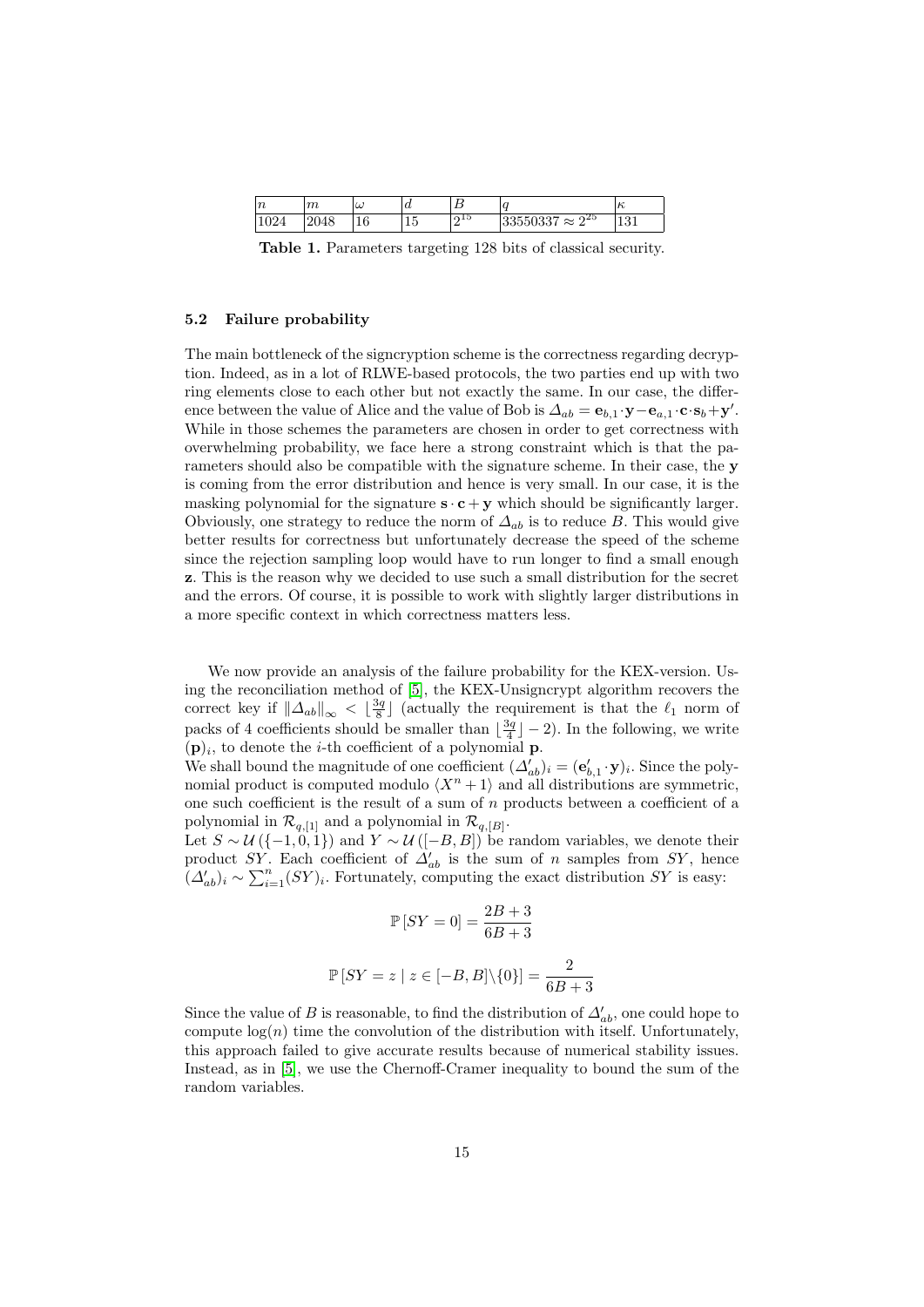**Chernoff-Cramer inequality** Let  $\chi$  be a distribution over R and let  $X_1, \ldots, X_n$ be i.i.d. symmetric random variables of law  $\chi$ . Then, for any t such that  $M_{\chi}(t) =$  $\mathbb{E}[e^{tX}] < \infty$  it holds that

$$
\mathbb{P}\left[\left|\sum_{i=1}^n x_i\right| > \alpha\right] < 2e^{-\alpha t + n\log(M_\chi(t))}.
$$

Using the above inequality with

$$
M_{SY}(t) = \frac{2B+3}{6B+3} + \frac{2}{6B+3}\cdot \left(\frac{e^{t(B+1)}-1}{e^t-1} + \frac{e^{-t(B+1)}-1}{e^{-t}-1} - 2\right)
$$

and setting  $\alpha = \lfloor \frac{q}{4} \rfloor - B - n\omega$ ,  $t \approx 2.5 \cdot 10^{-5}$ ,  $n = 1024$  and  $k = 2^{15}$  (our parameters from the previous section), we find that  $\mathbb{P}\left[ (\Delta'_{ab})_i > \lfloor \frac{3q}{16} \rfloor \right] \approx 2^{-115}$ . By virtue of the union bound on the 1024 coefficients, we get that the failure probability is  $\approx 2^{-105}$ .

#### 5.3 Performances

Even if the construction of the signcryption scheme is conceptually interesting on its own, its usage only makes sense if we gain something over the trivial solution of concatenating an encryption/key exchange and a signature scheme. In table [2,](#page-16-3) we compare the performances regarding bandwidth between SETLA and a selection of schemes of the same kind. Since lattice-based schemes are already doing great in terms of speed, especially when they can take advantage of SIMD instructions, reducing bandwidth will a major factor for adoption in the future. We decided to compare SETLA to the pairs given in the table for the following reasons:

- Dilithium + Kyber: They were very recently designed and are part of the same family of algorithms.
- qTESLA + NewHope: They are the two up-to-date RLWE based schemes and are both candidates for future standardization.
- $-$  TESLA $\sharp$  + Kyber: This seems to be the most efficient pair regarding compactness out of the reasonably secure Fiat-Shamir/key exchange schemes in the literature.

For the record, we also indicates the performances of the GLP version of signcryption that is using the original parameters of the signature [\[19\]](#page-17-2). It obviously gives goods results since we get the key exchange for free without modifying the parameters but the security has been reduced so much over the years that it does not seem reasonable to use it without further modifications. The signcryptext size for SETLA was computed without the symmetric cipher (since it depends on the size of the message itself and would be needed in the naive construction as well) and with Peikert's reconciliation which is less efficient but more compact than the one of NewHope but still gives good correctness results in practice. The last column compares the gain in compactness of signcryptext when using SETLA instead of the mentioned scheme. We see that at the price of a larger public key, SETLA outperforms the naive concatenation of popular schemes by a significant margin. This is not a surprise since we only have to output a signature and the key exchange is done implicitly. The large public key comes partially from the lack of flexibility of RLWE which limits fast implementations to power of two cyclotomics and  $m$  as a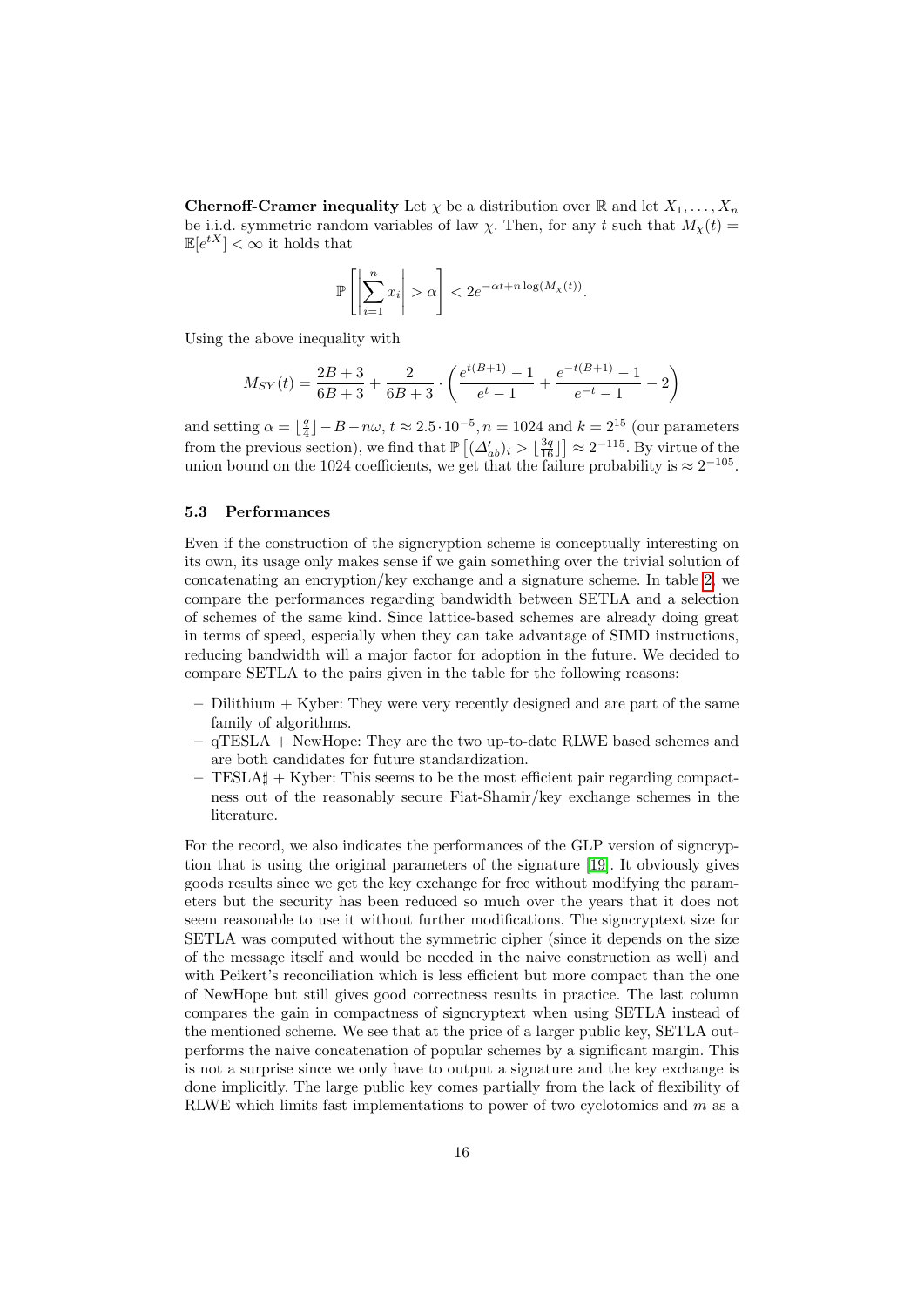multiple of n. We also evaluated the speed of a research oriented implementation made to verify that the design of the scheme is sound. The SETLA-KEX signcrypt procedure took 1 735 234 cycles while the unsigncrypt procedure took 391 944 cycles. Those tests were made on an Intel Core i7-4600M processor using a reasonable but unoptimized implementation and can be greatly improved using AVX2 parallel instructions for the polynomial operations, even if the scheme is already quite fast.

| <b>Scheme</b>                                                                                                   | sk  | $\vert \vert$ <sub>D</sub> k $\vert$                       | $\vert$ Signcryptext $\vert$ | Gain |
|-----------------------------------------------------------------------------------------------------------------|-----|------------------------------------------------------------|------------------------------|------|
| $\text{Dilithium}[18]+$ Kyber $\text{D[10]}$ 2863(=463+2400) $\text{F[2560]}$ (=1472+1088) 3852(=2700+1152) 48% |     |                                                            |                              |      |
| $qTESLA + NewHope[5]$                                                                                           |     | $ 3648(=1856+1792) 4800(=2976+1824) 4896(=2720+2176) 60\%$ |                              |      |
| $ TESLA \sharp  8  + Kyber$                                                                                     |     | $ 4512(=2112+2400) 4416(=3328+1088) 2768(=1616+2176) 29\%$ |                              |      |
| <b>SETLA-KEX</b>                                                                                                | 608 | 16400                                                      | 1972                         |      |
| $ GLP-Signcrypt$                                                                                                | 202 | 1475                                                       | 1247                         |      |

<span id="page-16-3"></span>Table 2. Comparison between similar schemes using the naive construction. Values are in bytes.

# <span id="page-16-0"></span>6 Conclusion

In this work we presented a lattice-based signcryption scheme called SETLA. We chose a scheme of Malone-Lee as a starting point and proposed two construction both using the Bai-Galbraith signature at their cores. The first construction directly embeds a RLWE key exchange in the signature exactly as in the classical signcryption scheme while the second one uses RLWE encrypt as a key encapsulation mechanism. The KEX version seems to globally outperform the KEM version since even if it is heavier in terms of computation, this is not the main issue with lattices. We proposed a set of parameters targeting 128 bits of classical security following the reduction of Bai and Galbraith. We provided an analysis of correctness and a comparison with most recent schemes (using the naive construction) in the literature regarding signcryptext size. We also made a research oriented implementation to verify the soundness of the scheme while providing reasonable benchmarks. We conclude that it is possible to instantiate SETLA with parameters providing security, correctness and efficiency while still outperforming the naive construction of encrypt-then-sign with state-of-the-art schemes.

### References

- <span id="page-16-1"></span>1. S. Akleylek, N. Bindel, J. Buchmann, J. Krmer, and G. A. Marson. An efficient lattice-based signature scheme with provably secure instantiation. Cryptology ePrint Archive, Report 2016/030, 2016. <https://eprint.iacr.org/2016/030>.
- <span id="page-16-2"></span>2. M. R. Albrecht, R. Player, and S. Scott. On the concrete hardness of learning with errors. Cryptology ePrint Archive, Report 2015/046, 2015. [https://bitbucket.org/](https://bitbucket.org/malb/lwe-estimator) [malb/lwe-estimator](https://bitbucket.org/malb/lwe-estimator).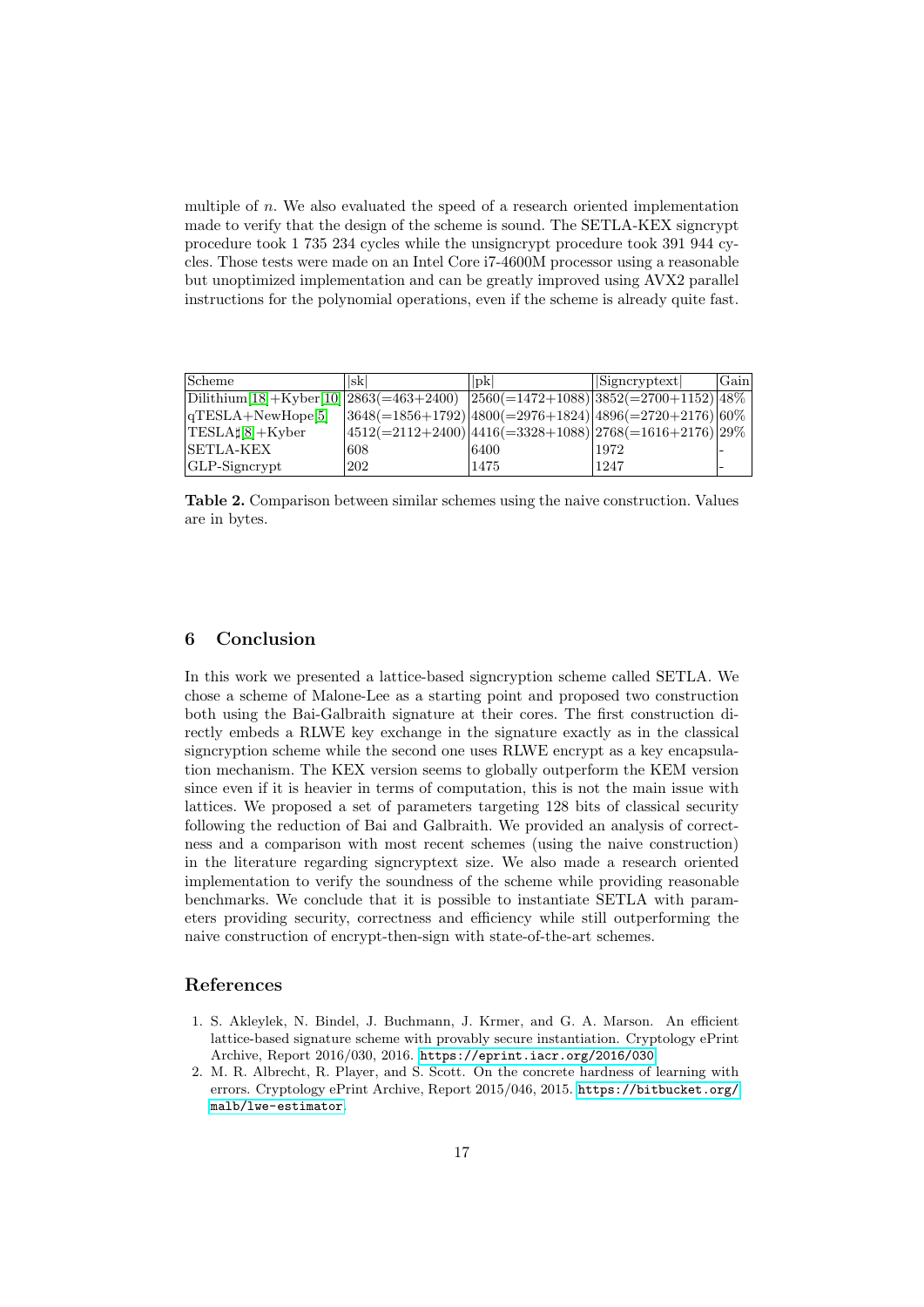- <span id="page-17-10"></span>3. E. Alkim, N. Bindel, J. Buchmann, O. Dagdelen, E. Eaton, G. Gutoski, J. Krämer, and F. Pawlega. Revisiting tesla in the quantum random oracle model. Cryptology ePrint Archive, Report 2015/755, 2015. <http://eprint.iacr.org/2015/755>.
- <span id="page-17-12"></span>4. E. Alkim, L. Ducas, T. Pöppelmann, and P. Schwabe. Newhope without reconciliation. Cryptology ePrint Archive, Report 2016/1157, 2016. [http://eprint.iacr.](http://eprint.iacr.org/2016/1157) [org/2016/1157](http://eprint.iacr.org/2016/1157).
- <span id="page-17-5"></span>5. E. Alkim, L. Ducas, T. Pöppelmann, and P. Schwabe. Post-quantum key exchange—a new hope. In 25th USENIX Security Symposium (USENIX Security 16), pages 327– 343, Austin, TX, 2016. USENIX Association.
- <span id="page-17-14"></span>6. J. Baek, R. Steinfeld, and Y. Zheng. Formal proofs for the security of signcryption. Journal of Cryptology, 20(2):203–235, Apr 2007.
- <span id="page-17-1"></span>7. S. Bai and S. D. Galbraith. An improved compression technique for signatures based on learning with errors. In J. Benaloh, editor, Topics in Cryptology – CT-RSA 2014. Proceedings, pages 28–47, Cham, 2014. Springer International Publishing.
- <span id="page-17-11"></span>8. P. S. L. M. Barreto, P. Longa, M. Naehrig, J. E. Ricardini, and G. Zanon. Sharper ring-lwe signatures. Cryptology ePrint Archive, Report 2016/1026, 2016. [https:](https://eprint.iacr.org/2016/1026) [//eprint.iacr.org/2016/1026](https://eprint.iacr.org/2016/1026).
- <span id="page-17-16"></span>9. D. Boneh, O. Dagdelen, M. Fischlin, A. Lehmann, C. Schaffner, and M. Zhandry. ¨ Random oracles in a quantum world. Cryptology ePrint Archive, Report 2010/428, 2010. <https://eprint.iacr.org/2010/428>.
- <span id="page-17-13"></span>10. J. Bos, L. Ducas, E. Kiltz, T. Lepoint, V. Lyubashevsky, J. M. Schanck, P. Schwabe, and D. Stehlé. Crystals – kyber: a cca-secure module-lattice-based kem. Cryptology ePrint Archive, Report 2017/634, 2017. <http://eprint.iacr.org/2017/634>.
- <span id="page-17-7"></span>11. J. W. Bos, C. Costello, L. Ducas, I. Mironov, V. Nikolaenko, A. Raghunathan, and D. Stebila. Frodo : Take off the ring ! practical , quantum-secure key exchange from lwe. 2016.
- <span id="page-17-6"></span>12. J. W. Bos, C. Costello, M. Naehrig, and D. Stebila. Post-quantum key exchange for the tls protocol from the ring learning with errors problem. In 2015 IEEE Symposium on Security and Privacy, pages 553–570, May 2015.
- <span id="page-17-17"></span>13. Ö. Dagdelen, R. El Bansarkhani, F. Göpfert, T. Güneysu, T. Oder, T. Pöppelmann, A. H. Sánchez, and P. Schwabe. High-speed signatures from standard lattices. In D. F. Aranha and A. Menezes, editors, Progress in Cryptology - LATINCRYPT 2014, pages 84–103, Cham, 2015. Springer International Publishing.
- <span id="page-17-3"></span>14. R. de Clercq, S. S. Roy, F. Vercauteren, and I. Verbauwhede. Efficient software implementation of ring-lwe encryption. In Proceedings of the 2015 Design, Automation & Test in Europe Conference & Exhibition, DATE '15, pages 339–344, San Jose, CA, USA, 2015. EDA Consortium.
- <span id="page-17-0"></span>15. A. W. Dent and Y. Zheng. Practical Signcryption. Springer, 2010.
- <span id="page-17-8"></span>16. Y. Dodis, L. Reyzin, and A. Smith. Fuzzy Extractors: How to Generate Strong Keys from Biometrics and Other Noisy Data, pages 523–540. Springer Berlin Heidelberg, 2004.
- <span id="page-17-9"></span>17. L. Ducas, A. Durmus, T. Lepoint, and V. Lyubashevsky. Lattice signatures and bimodal gaussians. In R. Canetti and J. A. Garay, editors, Advances in Cryptology – CRYPTO 2013: 33rd Annual Cryptology Conference, Santa Barbara, CA, USA, August 18-22, 2013. Proceedings, Part I, pages 40–56, Berlin, Heidelberg, 2013. Springer Berlin Heidelberg.
- <span id="page-17-15"></span>18. L. Ducas, T. Lepoint, V. Lyubashevsky, P. Schwabe, G. Seiler, and D. Stehle. Crystals – dilithium: Digital signatures from module lattices. Cryptology ePrint Archive, Report 2017/633, 2017. <https://eprint.iacr.org/2017/633>.
- <span id="page-17-2"></span>19. T. Güneysu, V. Lyubashevsky, and T. Pöppelmann. Practical Lattice-Based Cryptography: A Signature Scheme for Embedded Systems, pages 530–547. Springer Berlin Heidelberg, Berlin, Heidelberg, 2012.
- <span id="page-17-4"></span>20. X. L. Jintai Ding, Xiang Xie. A simple provably secure key exchange scheme based on the learning with errors problem. Cryptology ePrint Archive, Report 2012/688, 2012. <https://eprint.iacr.org/2012/688>.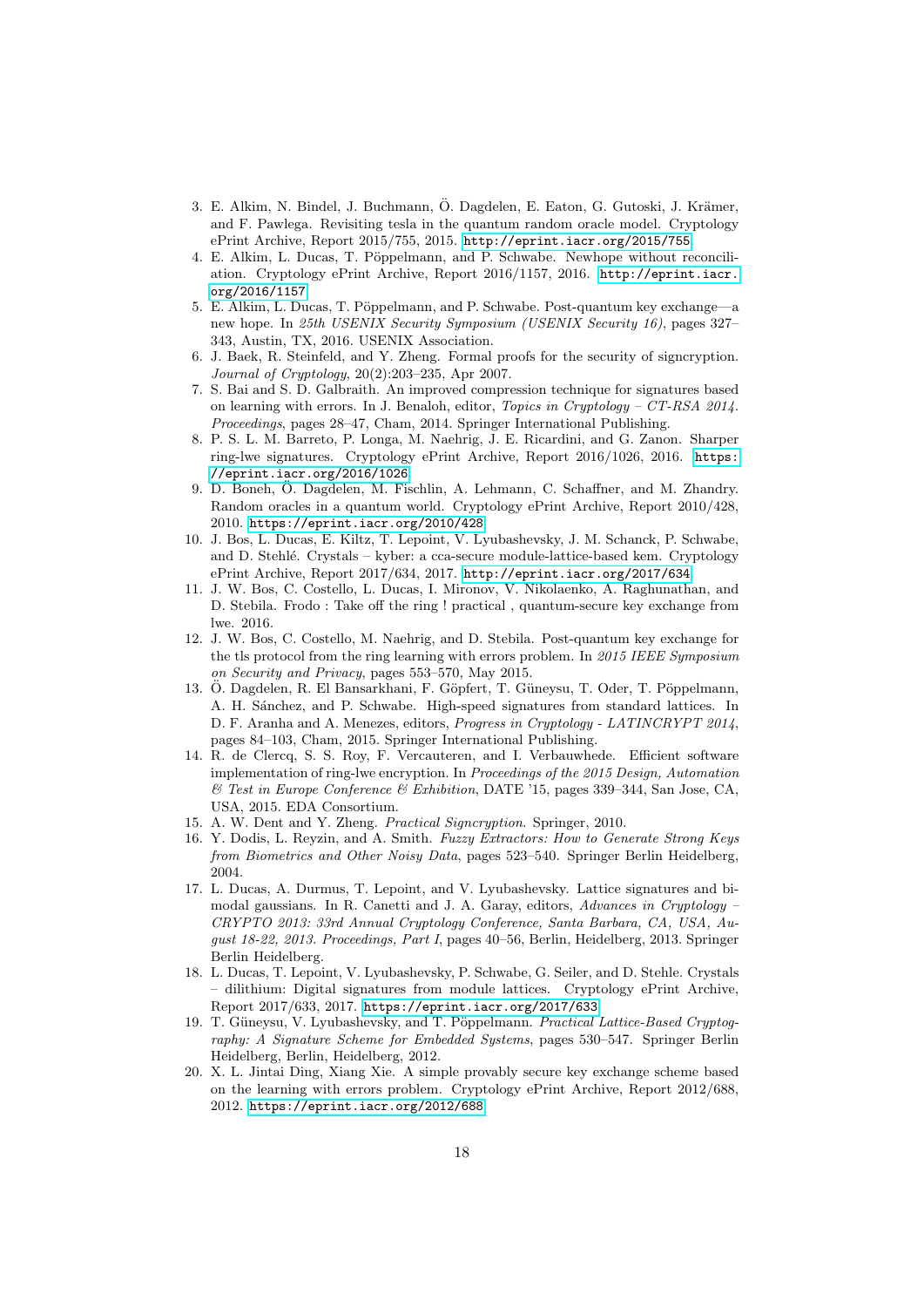- <span id="page-18-13"></span>21. E. Kiltz, V. Lyubashevsky, and C. Schaffner. A concrete treatment of fiat-shamir signatures in the quantum random-oracle model. In J. B. Nielsen and V. Rijmen, editors, Advances in Cryptology – EUROCRYPT 2018, pages 552–586, Cham, 2018. Springer International Publishing.
- <span id="page-18-2"></span>22. F. Li, F. T. Bin Muhaya, M. K. Khan, and T. Takagi. Lattice-based signcryption. Concurrency and Computation: Practice and Experience, 25(14):2112–2122, 2013.
- <span id="page-18-8"></span>23. Z. Liu, H. Seo, S. Sinha Roy, J. Großschädl, H. Kim, and I. Verbauwhede. Efficient Ring-LWE Encryption on 8-Bit AVR Processors, pages 663–682. Springer Berlin Heidelberg, Berlin, Heidelberg, 2015.
- <span id="page-18-4"></span>24. X. Lu, Q. Wen, Z. Jin, L. Wang, and C. Yang. A lattice-based signcryption scheme without random oracles. Frontiers of Computer Science, 8(4):667–675, Aug 2014.
- <span id="page-18-10"></span>25. V. Lyubashevsky. Fiat-shamir with aborts: Applications to lattice and factoringbased signatures. In M. Matsui, editor, Advances in Cryptology – ASIACRYPT 2009, pages 598–616, Berlin, Heidelberg, 2009. Springer Berlin Heidelberg.
- <span id="page-18-11"></span>26. V. Lyubashevsky. Lattice Signatures without Trapdoors, pages 738–755. Springer Berlin Heidelberg, Berlin, Heidelberg, 2012.
- <span id="page-18-6"></span>27. V. Lyubashevsky, C. Peikert, and O. Regev. On ideal lattices and learning with errors over rings. J. ACM, 60(6):43:1–43:35, Nov. 2013.
- <span id="page-18-1"></span>28. J. Malone-Lee. Signcryption with non-interactive non-repudiation. Designs, Codes and Cryptography, 37(1):81–109, 2005.
- <span id="page-18-9"></span>29. C. Peikert. Lattice Cryptography for the Internet, pages 197–219. Springer International Publishing, 2014.
- <span id="page-18-12"></span>30. D. Pointcheval and J. Stern. Security arguments for digital signatures and blind signatures. Journal of Cryptology, 13(3):361–396, Jun 2000.
- <span id="page-18-7"></span>31. T. Pöppelmann, T. Oder, and T. Güneysu. High-Performance Ideal Lattice-Based Cryptography on 8-Bit ATxmega Microcontrollers, pages 346–365. Springer International Publishing, Cham, 2015.
- <span id="page-18-5"></span>32. S. Sato and J. Shikata. Lattice-based signcryption without random oracles. In T. Lange and R. Steinwandt, editors, Post-Quantum Cryptography, pages 331–351, Cham, 2018. Springer International Publishing.
- <span id="page-18-3"></span>33. J. Yan, L. Wang, L. Wang, Y. Yang, and W. Yao. Efficient lattice-based signcryption in standard model. 2013:1–18, 11 2013.
- <span id="page-18-0"></span>34. Y. Zheng. Digital signcryption or how to achieve cost(signature & encryption)  $cost(signature) + cost(encryption)$ , pages 165-179. Springer Berlin Heidelberg, 1997.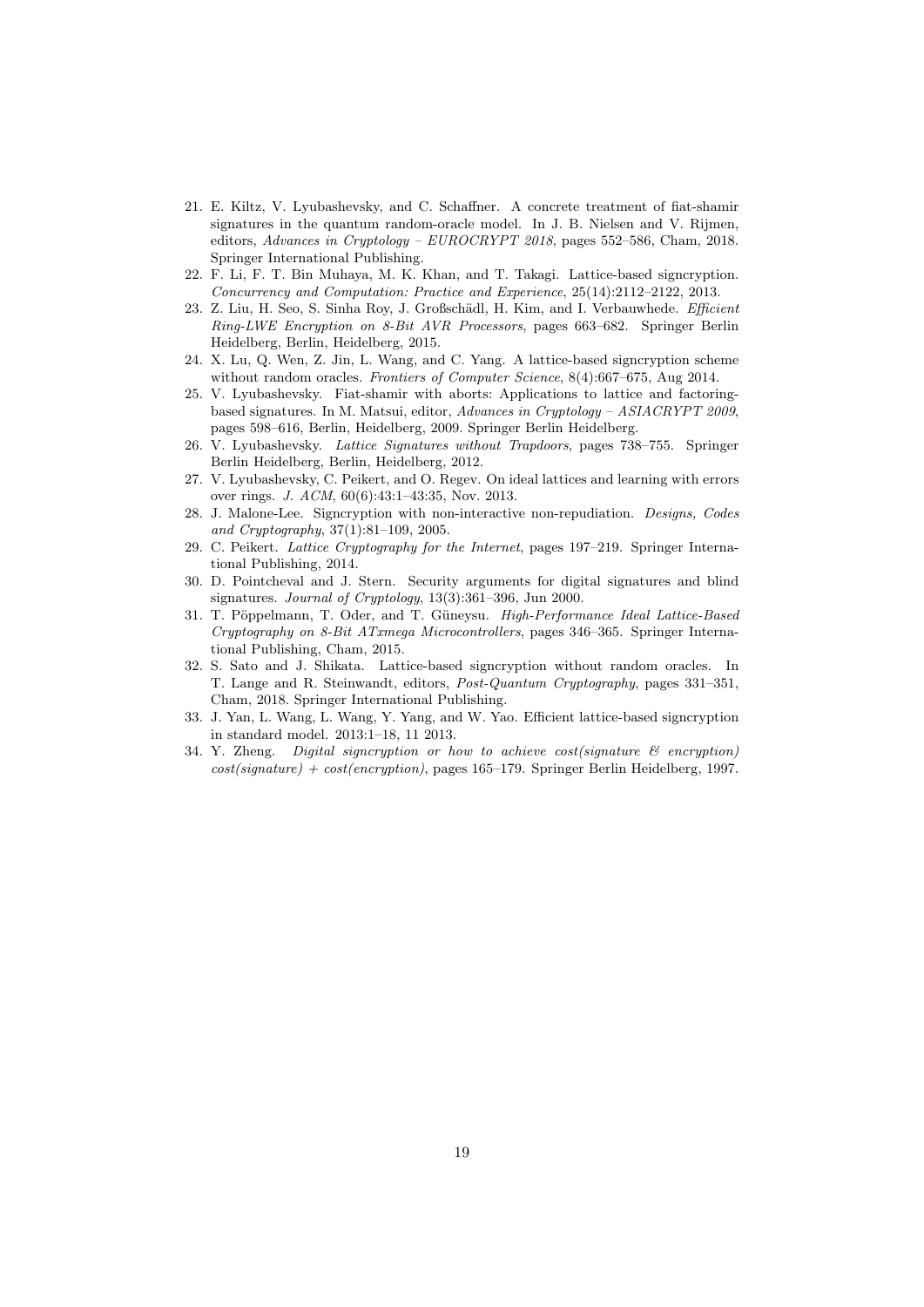# <span id="page-19-1"></span>A Security games for the KEM version

Game 0: 1:  $(m_0, m_1) \leftarrow \mathcal{A}_1(\mathbf{pk}_a, \mathbf{pk}_b)$ 2:  $\vec{b} \leftarrow \{0, 1\}$ 3:  $K \leftarrow \{0, 1\}^{256}$ 4:  $\mathbf{y} \leftarrow \mathcal{R}_{q,[B]}$ 5:  $\mathbf{h}_1 \leftarrow [\mathbf{a}_1 \cdot \mathbf{y}]_d, \mathbf{h}_2 \leftarrow [\mathbf{a}_2 \cdot \mathbf{y}]_d$ 6:  $\mathbf{c} \leftarrow H(\mathbf{h}_1, \mathbf{h}_2, m, K, \mathbf{pk}_a, \mathbf{pk}_b)$ 7:  $\mathbf{z} \leftarrow \mathbf{s}_a \cdot \mathbf{c} + \mathbf{y}$ 8:  $\mathbf{w}_1 \leftarrow \mathbf{a}_1 \cdot \mathbf{y} - \mathbf{e}_{a,1} \cdot \mathbf{c}, \mathbf{w}_2 \leftarrow \mathbf{a}_2 \cdot \mathbf{y} - \mathbf{e}_{a,2} \cdot \mathbf{c}$  8:  $\mathbf{w}_1 \leftarrow \mathbf{a}_1 \cdot \mathbf{y} - \mathbf{e}_{a,1} \cdot \mathbf{c}, \mathbf{w}_2 \leftarrow \mathbf{a}_2 \cdot \mathbf{y} - \mathbf{e}_{a,2} \cdot \mathbf{c}$ 9: if  $\mathbf{h}_1 \neq [\mathbf{w}_1]_d$  or  $\mathbf{h}_1 \neq [\mathbf{w}_2]_d$ , goto [3](#page-11-2) 10: if z not in  $\mathcal{R}_{q,[B-\omega]}$ , goto [3](#page-11-2) 11:  $\mathbf{y}' \leftarrow \mathcal{R}_{q,[B]}$ 12:  $\mathbf{x} \leftarrow \mathbf{t}_{b,1} \cdot \mathbf{y} + \mathbf{y}' + \text{Encode}(K)$ 13:  $\mathcal{E} \leftarrow E_K(m)$ 14:  $\hat{b} \leftarrow \mathcal{A}_2(\mathbf{z}, \mathbf{c}, \mathbf{x}, \mathcal{E})$ 15: return  $\hat{b}$ Game 1: 1:  $(m_0, m_1) \leftarrow \mathcal{A}_1(\mathbf{pk}_a, \mathbf{pk}_b)$ 2:  $\vec{b} \leftarrow \{0, 1\}$ 3:  $K \leftarrow \{0, 1\}^{256}$ 4: **y** ←  $\mathcal{R}_{q,[B]}$ 5:  $\mathbf{h}_1 \leftarrow [\mathbf{a}_1 \cdot \mathbf{y}]_d, \mathbf{h}_2 \leftarrow [\mathbf{a}_2 \cdot \mathbf{y}]_d$ 6: **c**  $\leftarrow$   $H(\mathbf{h}_1, \mathbf{h}_2, m, K, \mathbf{pk}_a, \mathbf{pk}_b)$ 7:  $\mathbf{z} \leftarrow \mathcal{R}_{q,[B-\omega]}$ 9: if  $\mathbf{h}_1 \neq [\mathbf{w}_1]_d$  or  $\mathbf{h}_1 \neq [\mathbf{w}_2]_d$ , goto [3](#page-11-2) 10: with probability P, goto [3](#page-11-2) 11:  $\mathbf{y}' \leftarrow \mathcal{R}_{q,[B]}$ 12:  $\mathbf{x} \leftarrow \mathbf{t}_{b,1} \cdot \mathbf{y} + \mathbf{y}' + \text{Encode}(K)$ 13:  $\mathcal{E} \leftarrow E_K(m)$ 14:  $\hat{b} \leftarrow A_2(\mathbf{z}, \mathbf{c}, \mathbf{x}, \mathcal{E})$ 15: return  $\hat{b}$ Game 2: 1:  $(m_0, m_1) \leftarrow \mathcal{A}_1(\mathbf{pk}_a, \mathbf{pk}_b)$ Game 3:

2:  $\vec{b} \leftarrow \{0, 1\}$ 3:  $K \leftarrow \{0, 1\}^{256}$ 4:  $\mathbf{y} \leftarrow \mathcal{R}_{q,[B]}$ 5:  $\mathbf{h}_1 \leftarrow [\mathbf{a}_1 \cdot \mathbf{y}]_d, \mathbf{h}_2 \leftarrow [\mathbf{a}_2 \cdot \mathbf{y}]_d$ 6: **c**  $\leftarrow$   $H(\mathbf{h}_1, \mathbf{h}_2, m, K, \mathbf{pk}_a, \mathbf{pk}_b)$ 7:  $\mathbf{z} \leftarrow \mathcal{R}_{q,[B-\omega]}$ 8:  $\mathbf{w}_1 \leftarrow \mathbf{a}_1 \cdot \mathbf{y} - \mathbf{e}_{a,1} \cdot \mathbf{c}, \mathbf{w}_2 \leftarrow \mathbf{a}_2 \cdot \mathbf{y} - \mathbf{e}_{a,2} \cdot \mathbf{c}$ 9: if  $\mathbf{h}_1 \neq [\mathbf{w}_1]_d$  or  $\mathbf{h}_1 \neq [\mathbf{w}_2]_d$ , goto [3](#page-11-2) 10: with probability P, goto [3](#page-11-2) 11:  $\mathbf{y}' \leftarrow \mathcal{R}_{q,[B]}$ 12:  $\mathbf{a}' \leftarrow \mathcal{R}_q$ 13:  $\mathbf{x} \leftarrow \mathbf{a}' \cdot \mathbf{y} + \mathbf{y}' + \text{Encode}(K)$ 14:  $\mathcal{E} \leftarrow E_K(m)$ 15:  $\hat{b} \leftarrow A_2(\mathbf{z}, \mathbf{c}, \mathbf{x}, \mathcal{E})$ 16: return  $\hat{b}$ 1:  $(m_0, m_1) \leftarrow A_1(\mathbf{pk}_a, \mathbf{pk}_b)$ 2:  $b \leftarrow \{0, 1\}$ 3:  $K \leftarrow \{0, 1\}^{256}$ 4:  $\mathbf{y} \leftarrow \mathcal{R}_{q,[B]}$ 5:  $\mathbf{h}_1 \leftarrow [\mathbf{a}_1 \cdot \mathbf{y}]_d, \mathbf{h}_2 \leftarrow [\mathbf{a}_2 \cdot \mathbf{y}]_d$ 6:  $\mathbf{c} \leftarrow H(\mathbf{h}_1, \mathbf{h}_2, m, K, \mathbf{pk}_a, \mathbf{pk}_b)$ 7:  $\mathbf{z} \leftarrow \mathcal{R}_{q,[B-\omega]}$ 8:  $\mathbf{w}_1 \leftarrow \mathbf{a}_1 \cdot \mathbf{y} - \mathbf{e}_{a,1} \cdot \mathbf{c}, \mathbf{w}_2 \leftarrow \mathbf{a}_2 \cdot \mathbf{y} - \mathbf{e}_{a,2} \cdot \mathbf{c}$ 9: if  $\mathbf{h}_1 \neq [\mathbf{w}_1]_d$  or  $\mathbf{h}_1 \neq [\mathbf{w}_2]_d$ , goto [3](#page-11-2) 10: with probability P, goto [3](#page-11-2) 11:  $\mathbf{x} \leftarrow \mathbb{R}_q$ 12:  $\mathcal{E} \leftarrow E_K(m)$ 13:  $\hat{b} \leftarrow \mathcal{A}_2(\mathbf{z}, \mathbf{c}, \mathbf{x}, \mathcal{E})$ 14: return  $\hat{b}$ 

Fig. 4. Sequence of games for the KEM version

<span id="page-19-0"></span>**Game 0**  $\rightarrow$  **Game 1:** Rejection sampling **Game 1**  $\rightarrow$  **Game 2:** Decisional Compact Knapsack/RLWE **Game 2**  $\rightarrow$  **Game 3**: Decisional Compact Knapsack/RLWE